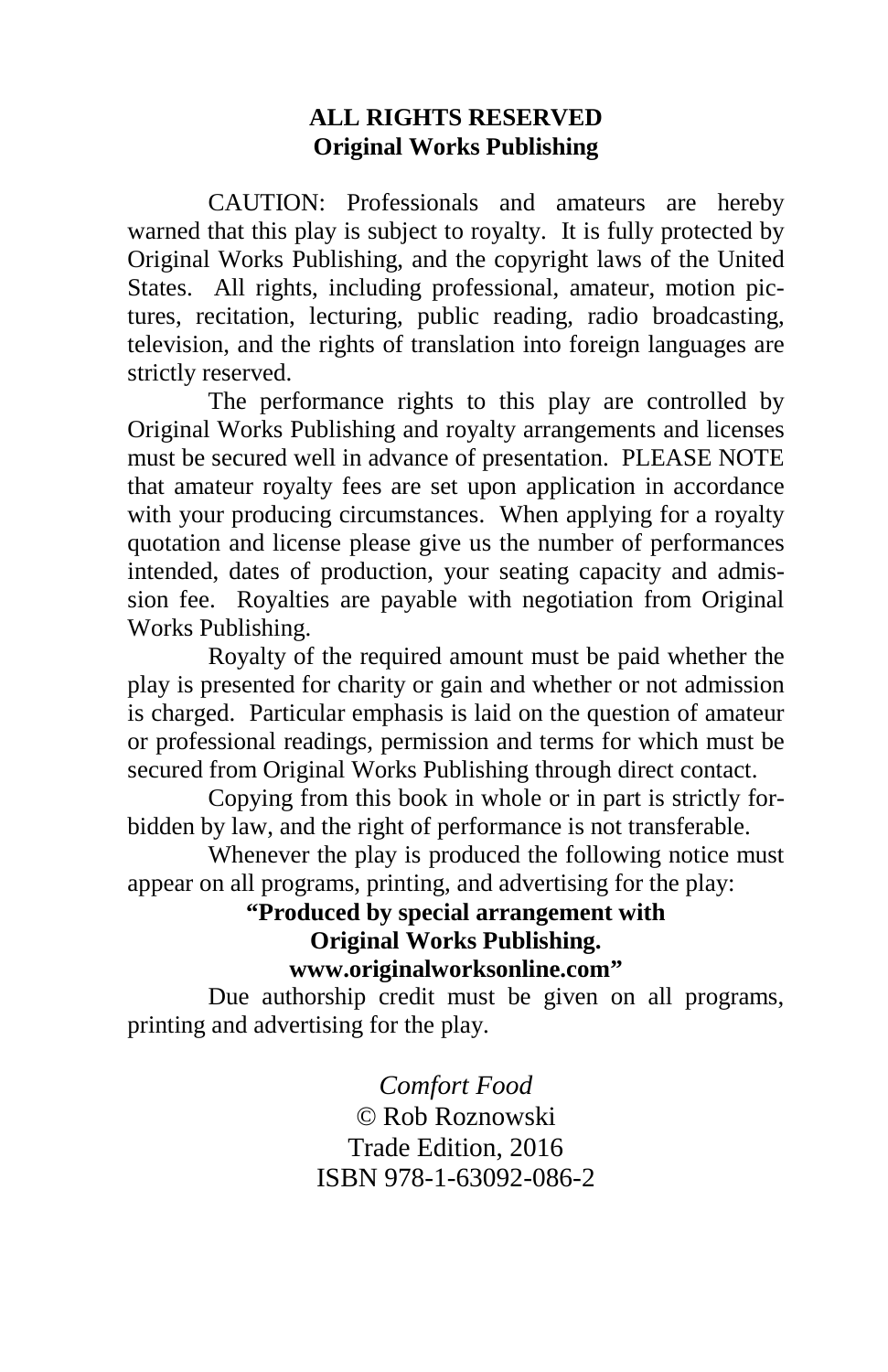# *Also Available From Original Works Publishing*



# **NINE MONTHS: Inside Out by S.W. Senek Nine related short plays for each month of pregnancy Synopsis:** Bob and Lisa are having a baby and their lives

will change forever. This circular play is a month-bymonth guide made up of nine scenes, revolving around one couple, exploring different points of view on how the birth of one baby can affect so many lives.

**Cast Size:** 2 Males, 2 Females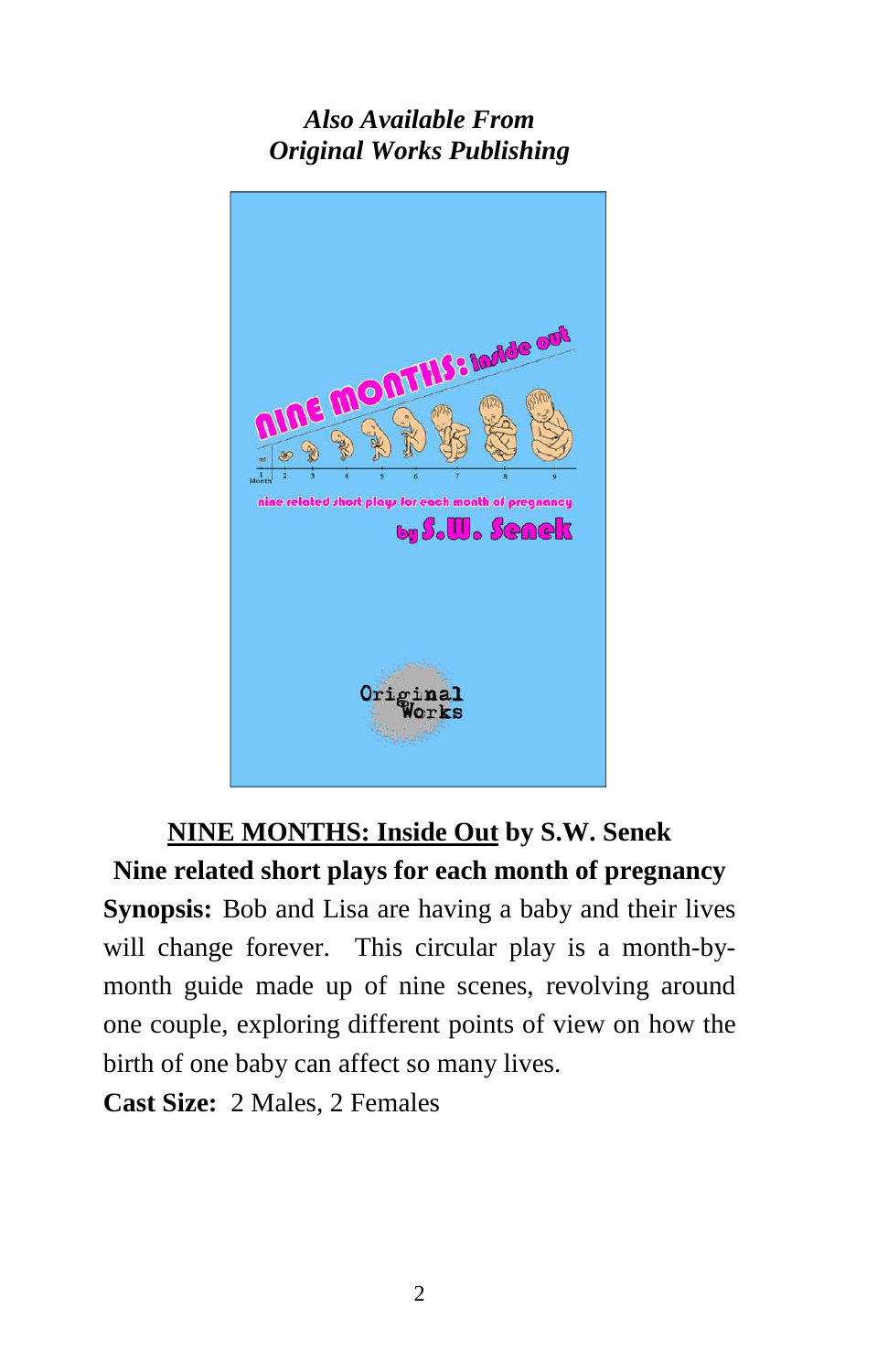# **COMFORT FOOD**

# **By Rob Roznowski**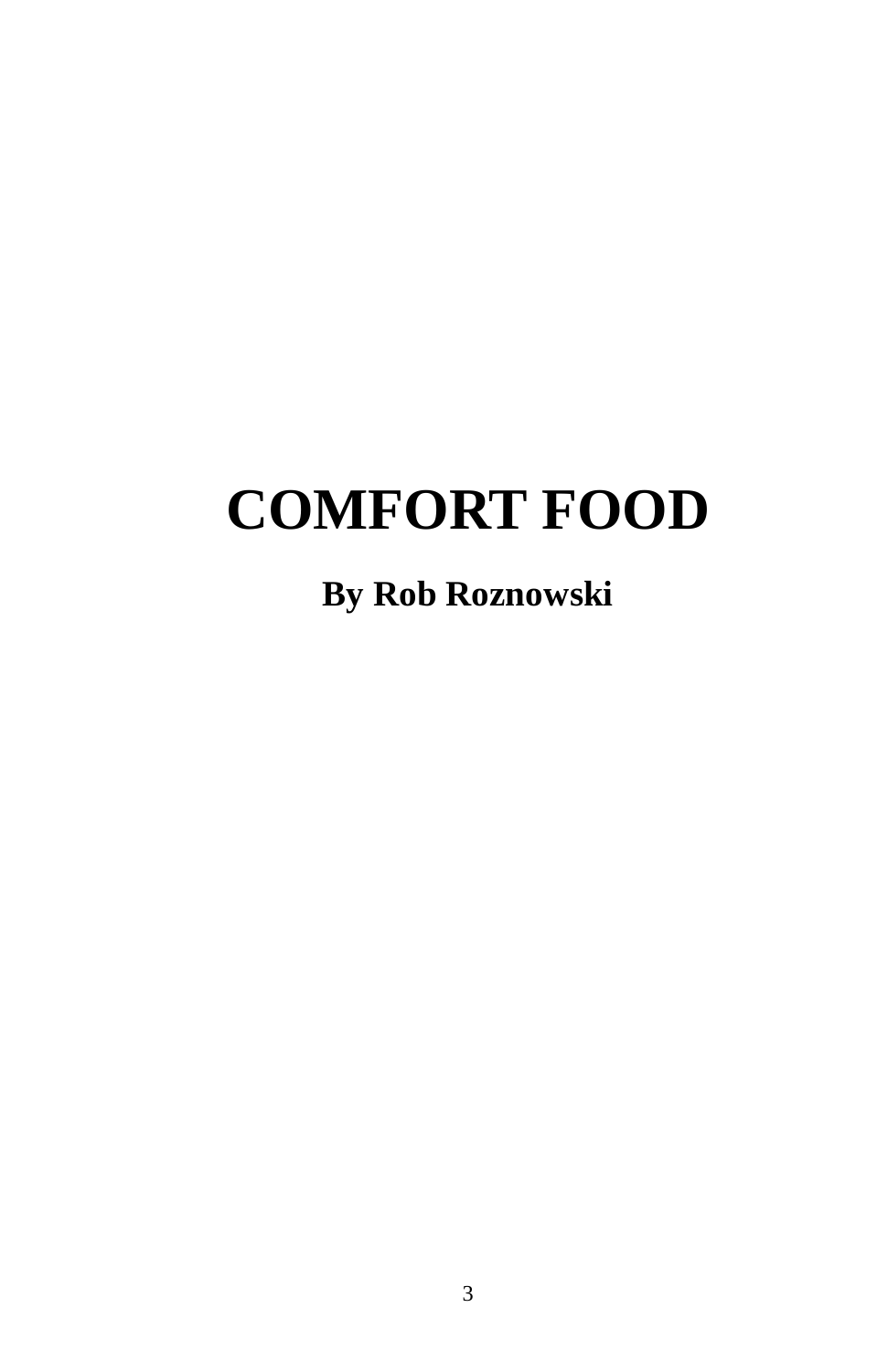The play runs about 90 minutes. At the end of the play, samples of some of the food mentioned in the scenes may be made available to the audience for tasting.

The cast may be as many as 20 and as few as 6.

*Comfort Food* premiered at the Renegade Theatre Festival in East Lansing, MI on August 16, 2013 Directed by Rob Roznowski Designed by Kirk Domer Stage Manager Megan Molloy

The cast was as follows: Carolyn Conover Sarah Goeke Andrew Head Kirill Sheynerman Zev Steinberg Jacqueline Wheeler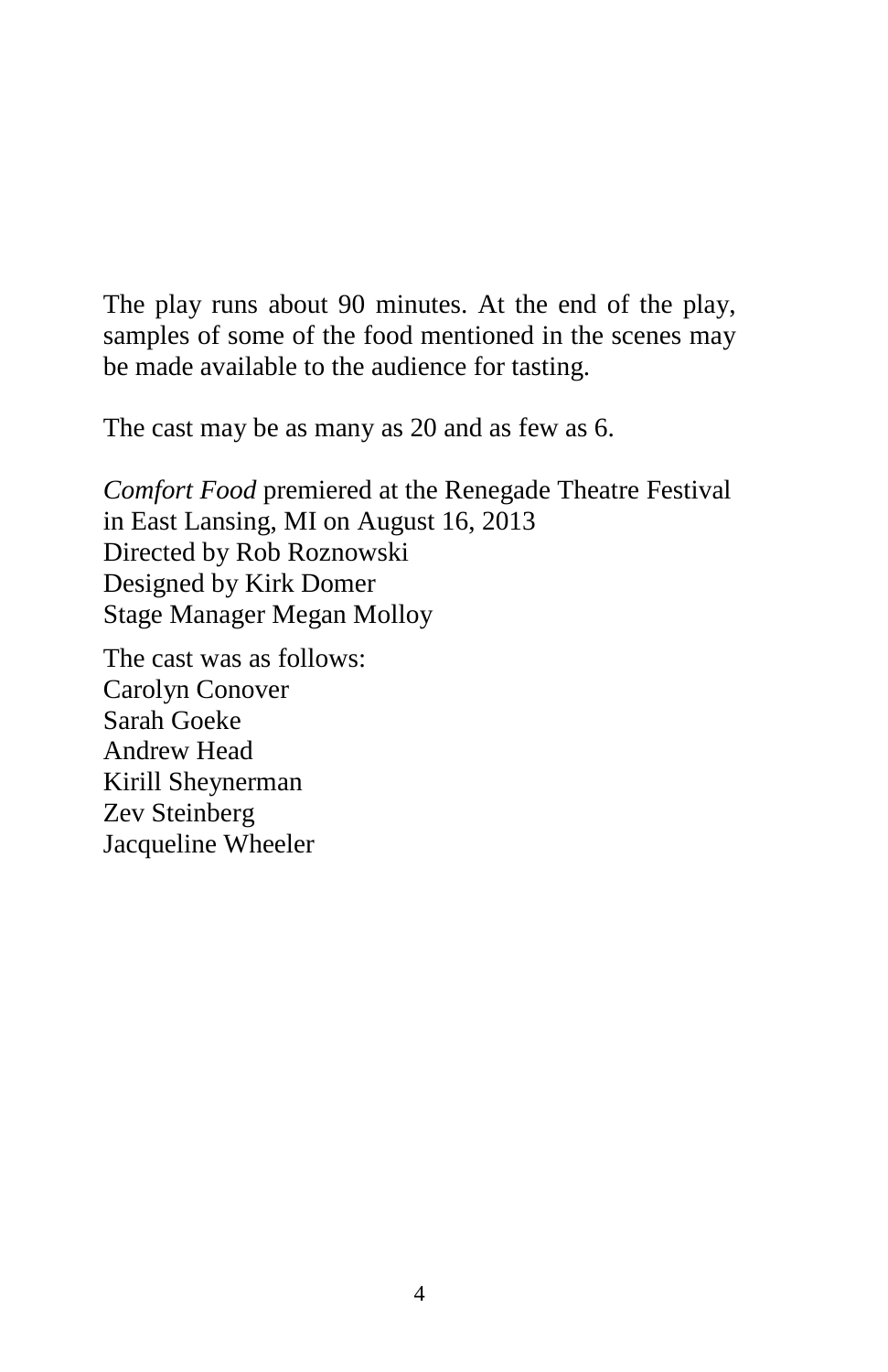*Comfort Food* was written as part of a Big Ten Theatre Initiative where theatre departments would create unique entertainments to showcase the Special Collections of their campus libraries. The Michigan State University Library expansive historical cookbook collection served as the basis for this play. Using the prefaces of American cookbooks as inspiration it became clear how food and history intersect.

I could not have completed this project without the guidance of the Head of Special Collections for MSU Libraries, Peter Berg.

Please note the projections indicated in the play are the book titles and cover art that inspired each scene. You may seek permission for the book cover art or simply use the scene titles and decade as projections.

Comfort Food is dedicated to the best cook I know-- Mahalah Boob.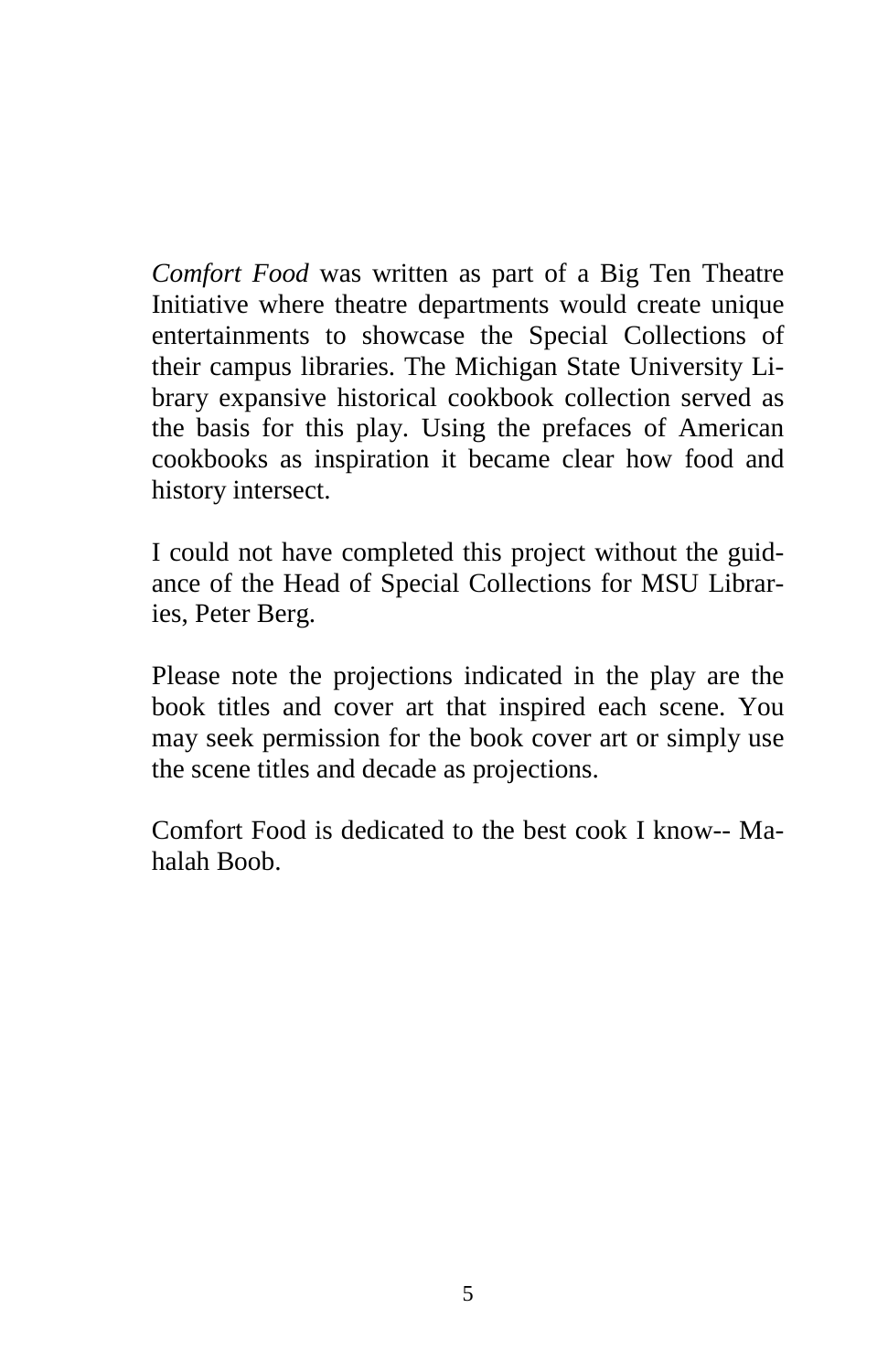**SCENES:**  PROLOGUE MY, HOW THINGS CHANGE 2010/ 2000/ 1990 COMFORT FOOD (FAST) 1980 MICRO WAVES 1970 FOND U 1960 TV DINNERS 1950 BATTLE SCARS 1940 BROTHER, CAN YOU… 1930 EAT THIS, NOT THAT 1920/1910 TURN OF THE CENTURY 1900 ETHNIC CLEANSING 1890 CIVIL UNION 1880 HEALTH FOOD 1870 CHARITY BEGINS 1860 A SLAVE TO THE PAST 1850 RUSH! GOLD! 1840 COMFORT FOOD (SLOW) 1830 SIMPLE JOYS 1820-1790 DO YOU COME HERE ORPHAN? 1780 EPILOGUE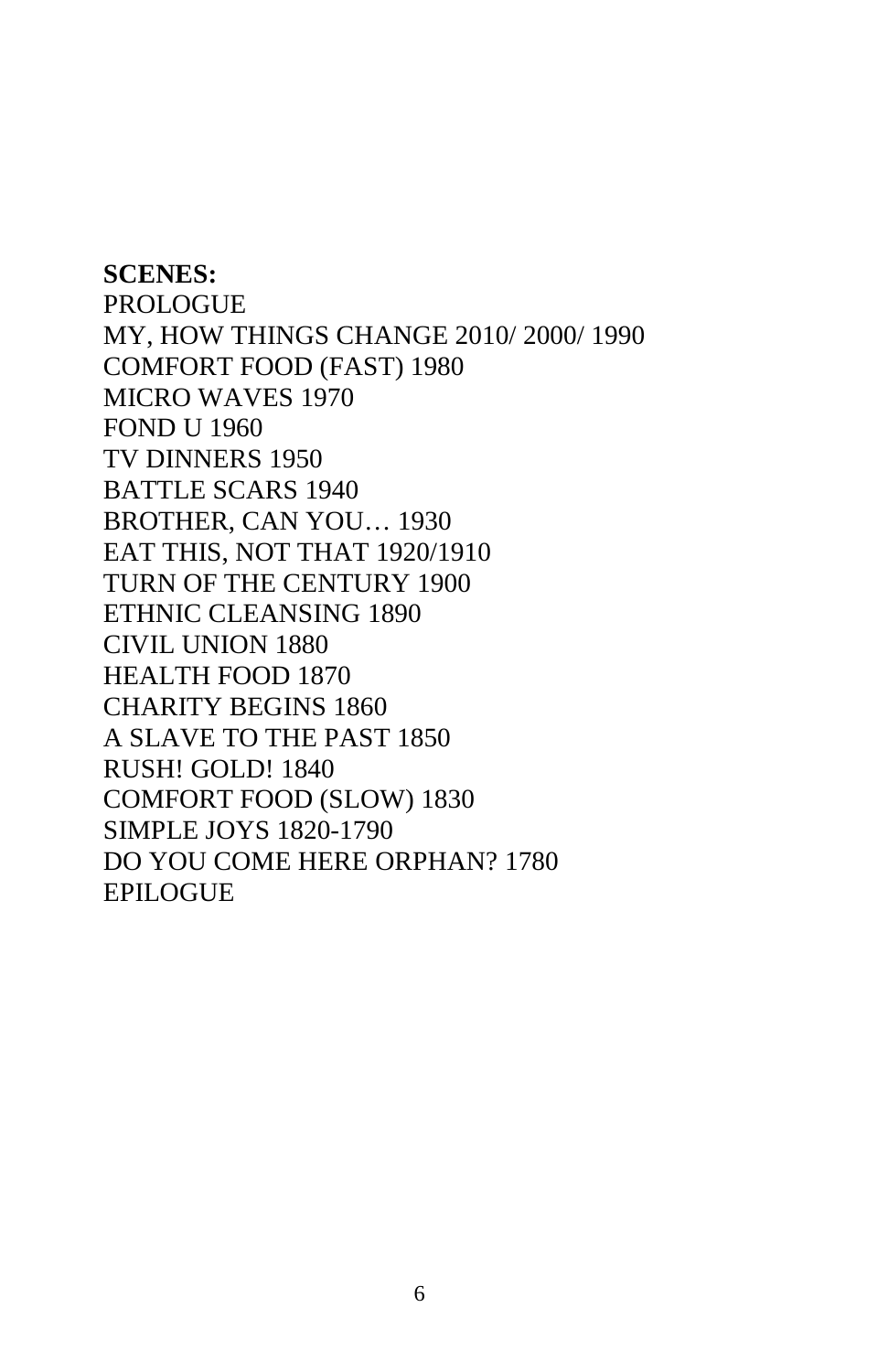### **COMFORT FOOD**

#### **PROLOGUE**

*(A sudden blackout. Ancient drumming is heard. Then thunder. Then lightning. Another flash and a fire is started. The fire burns. A curious slumping caveperson come up to the fire. He is dragging a raw rabbit carcass. He looks to the fire and looks at the rabbit. Then the fire again. Then the rabbit. Fire. Rabbit. Fire. Rabbit. He makes no discovery.*

*Another caveperson with a primitive bow in her tangled hair watches from the side. She rolls her eyes in frustration. She snatches the rabbit from his hand and holds it to the fire. The rabbit cooks slightly. She feeds the meat to him. It tastes better. He pounds the floor in glee. She hands the rabbit back to him. He does not know what to do with it. She indicates that he should hold it to the fire. He does not understand. She guides his hand and the carcass to the fire but when she lets go, he removes his hand from the fire and makes no connection. She holds his hand and carcass to the fire. Pulls off a piece of meat and feeds him. He is gleeful again. She indicates that he must put the carcass to the fire. He stands confused. She in exasperation takes a stick from the fire and begins drawing the first recipe primitively. The caveman looks confused. When she is done…)* 

CAVEMAN: *(Getting it finally.)* Oh.

*(Projection: Recipe for Roasted Rabbit: Fire. Rabbit.)* 

*(Lights shift.)*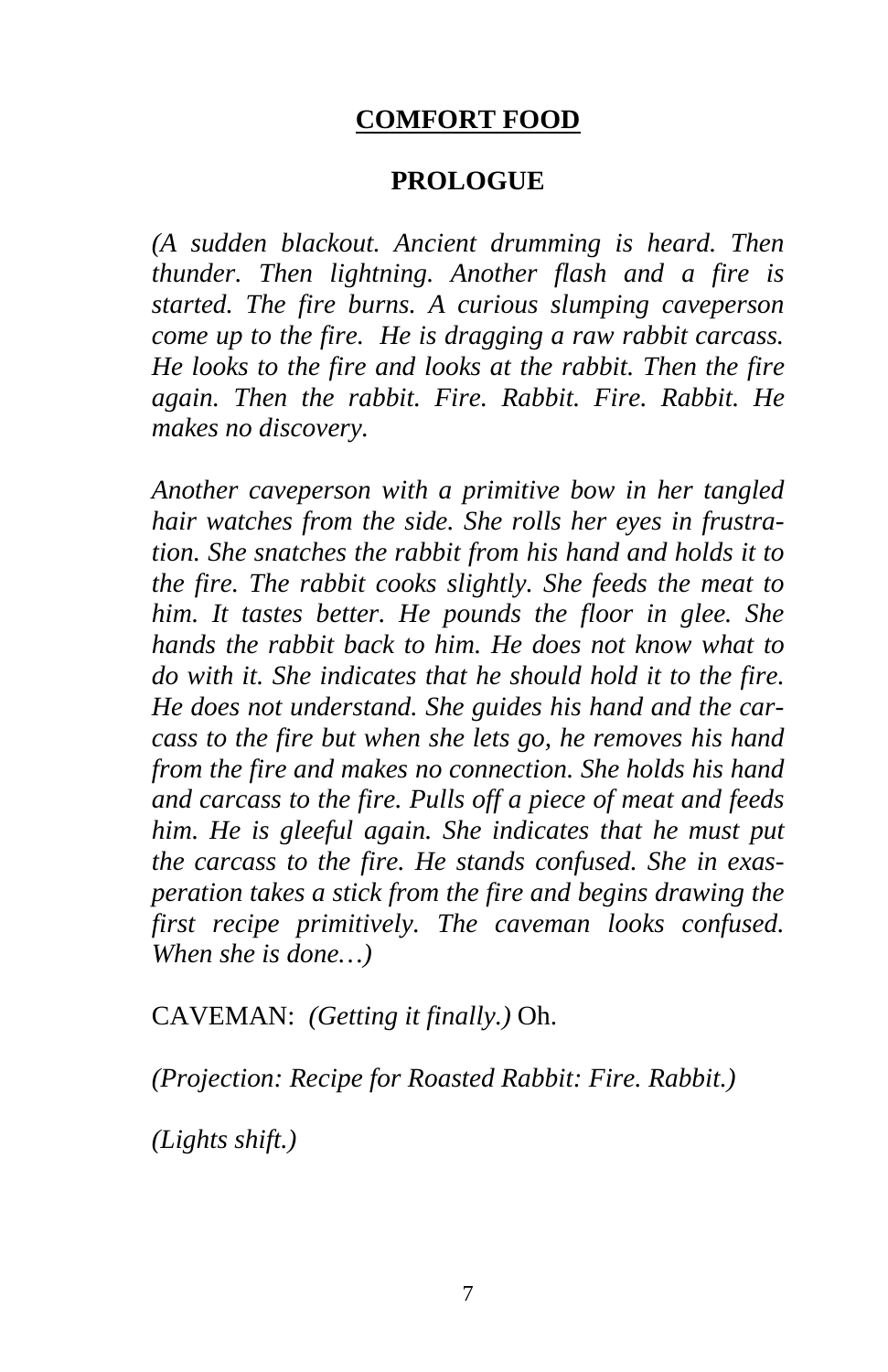#### **MY, HOW THINGS CHANGE**

*(1990, 2000, and 2010 are discovered onstage.)* 

- 1990: I am a gourmand.
- 2000: I am a foodie.
- 2010: I am a slow cooker.
- 1990: My kitchen is pristine. Untouched.
- 2000: My kitchen is stainless, shiny and smooth. My kitchen is prepared for any recipe. I have every appliance.
- 2010: My kitchen is practical.
- 1990: Truffles.
- 2000: Truffle oil.
- 2010: Mushrooms I grew out back.
- 1990: The latest trends.
- 2000: The trendiest as of late.
- 2010: Lately, the trend is eat what you grow.
- 1990: Orgasmic.
- 2000: Organic.
- 2010: Organization.
- 1990: The year is 1990.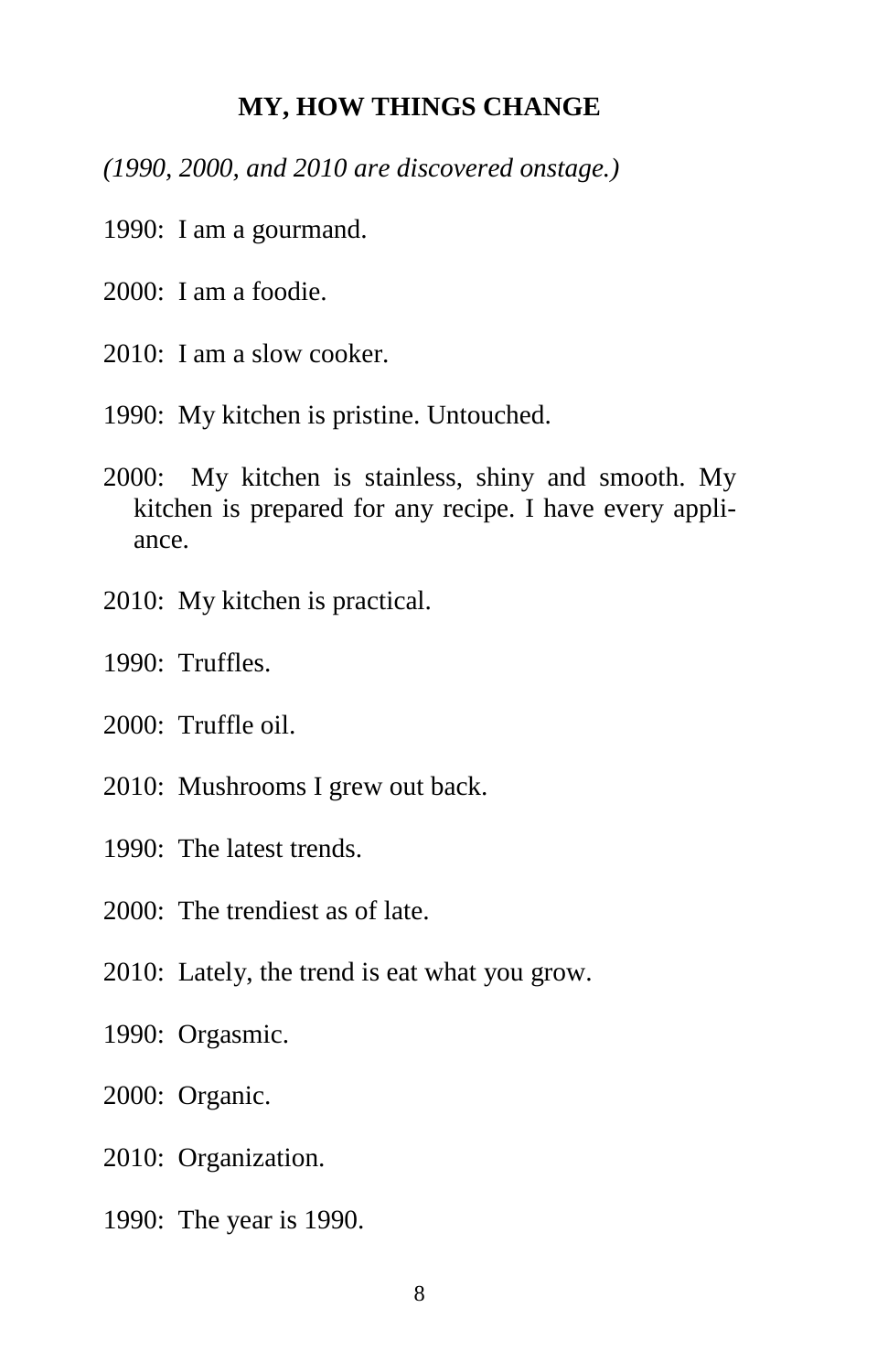- 2000: The year is 2000.
- 2010: The year is 2010.
- 1990: I may heat up leftovers from my gourmet meals.
- 2000: It's fun to use oregano that I grow in my terrace garden.
- 2010: I cook what I can grow.
- 1990: I actually asked the chef for this recipe. Although I'll never make it.
- 2000: I follow recipes to the "T."
- 2010: I have adapted this recipe out of necessity. We can't afford all the ingredients…
- 1990: I eat where the New York Times tells me to eat.
- 2010: I cook what I grow or what is on sale.
- 1990: I think I may have capers and olives in my fridge. And mixers. Yeah, that's it.
- 2000: I label everything in my fridge. With expiration dates and what market I got it at. I have a separate fridge in the pantry for specialty items. Oh and the meat freezer in the basement.
- 2010: Eggs, milk, juice if it's on sale, and whatever I am going to cook for dinner that night. I buy day by day. I have to.
- 2000: My friends and I outdo each other with our fabulous menus and meals.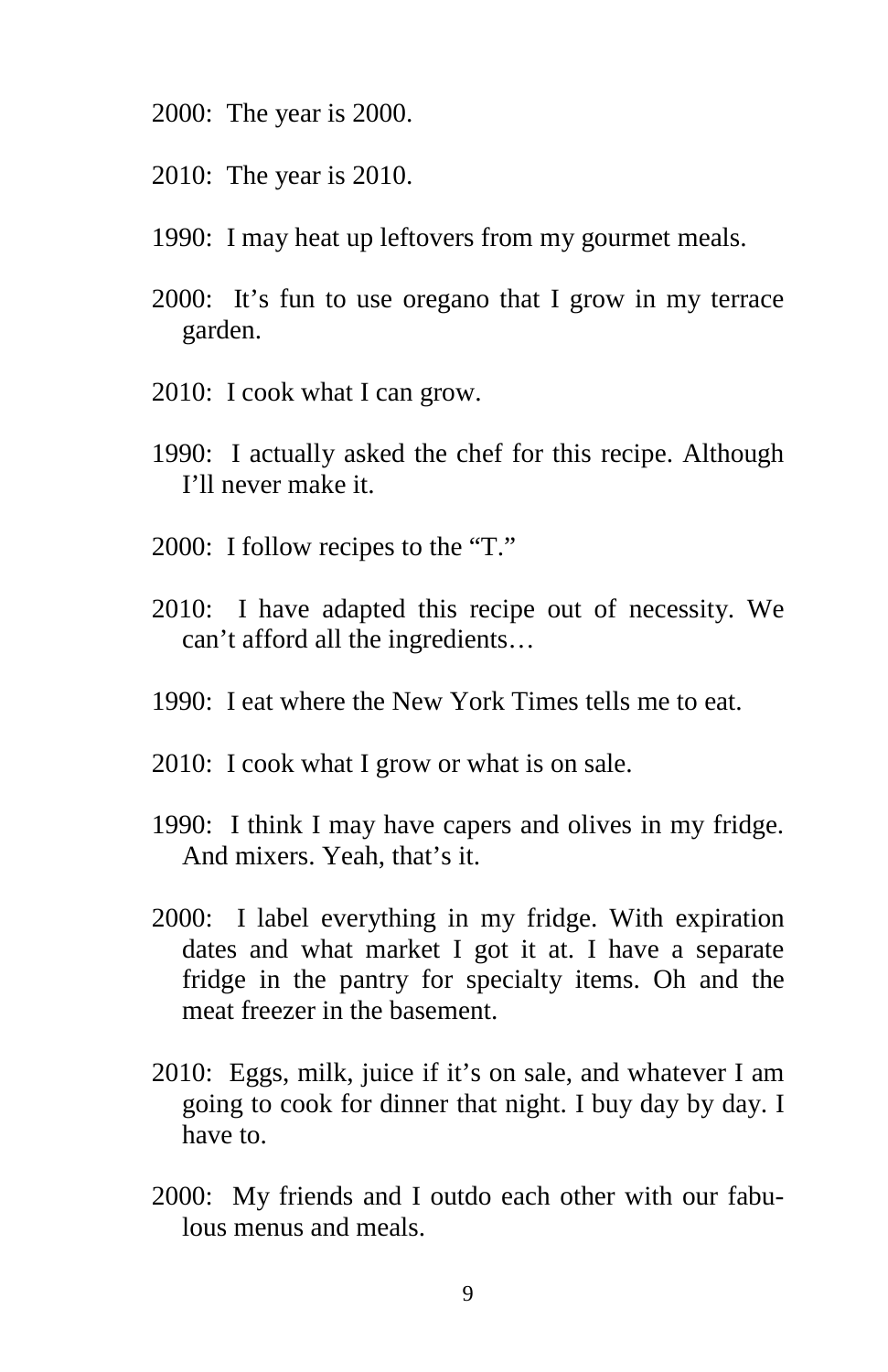- 1990: My friends are amazed that I can taste the difference between olive oils.
- 2010: My friends and I don't really talk about what we cook.
- 2000: We had a progressive dinner party and it was like this amazing competition.
- 1990: I don't eat at a restaurant unless the reviews are good. Chefs are competitive people.
- 2010: I can't afford to eat at a restaurant. It's been a while.
- 2000: We went to a party the other night and the guests were talking about fusion food. Fusion! How 90's. Needless to say the hors d'oeuvres were terrible.
- 1990: The latest thing is fusion food. Taking the best of both cultures and creating new cuisine. Cutting edge.
- 2010: If I can't grow it and can't put it in a crock pot then the hell with it.
- 1990: I went out to eat last night. I spent \$700 on dinner and drinks.
- 2000: I spent \$700 on a dinner party last month.
- 2010: I use coupons. I bet I spent \$700 on groceries total last year.
- ALL THREE: I had to.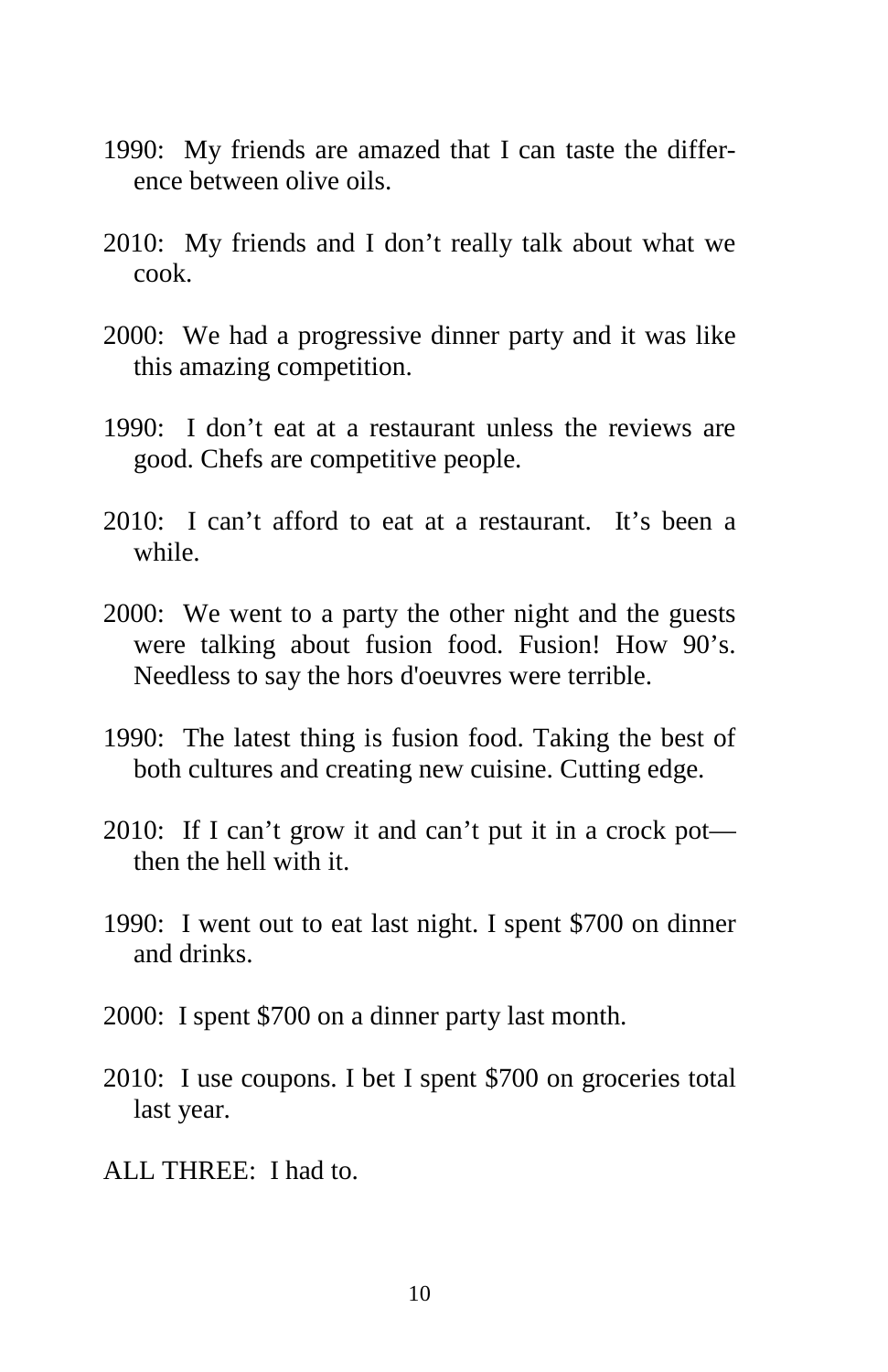- 1990: The 80s have been great to me. I can afford it. I deserve it. Each meal is an event. My bank account and me are both fat. Who cares?
- 2000: You know we lost a little bit back in the 90s. We used to eat out all of the time. But now it's more fun to eat at home. It's an adventure. I am proud of myself.
- 2010: We don't have a lot. Well, nothing really. So, finding money for the next meal is always an adventure. You get the paycheck and it's gone. I have to put it in the crock-pot in the morning before I drop the kids off and before work. I don't get home till after 6 usually. My husband picks the kids up before he naps. So, it's really convenient to cook it all day. The house always smells good when I come in.
- 1990: I buy cookbooks by my favorite chefs. They are autographed and placed in my kitchen. I'll never use them.

*(PROJECTION: Cover of "The New York Times 60 Minute Gourmet.")*

- 2000: I use cookbooks constantly. It's whatever we feel like and whatever is fresh at the market.
- *(PROJECTION: Cover of "Home Bistro.")*
- 2010: My husband actually got me a cookbook for Christmas. A slow cooker cookbook. That's when I read I was part of a movement.

*(PROJECTION: Cover of "From Casseroles and Stews to Stove-Top Dishes.")*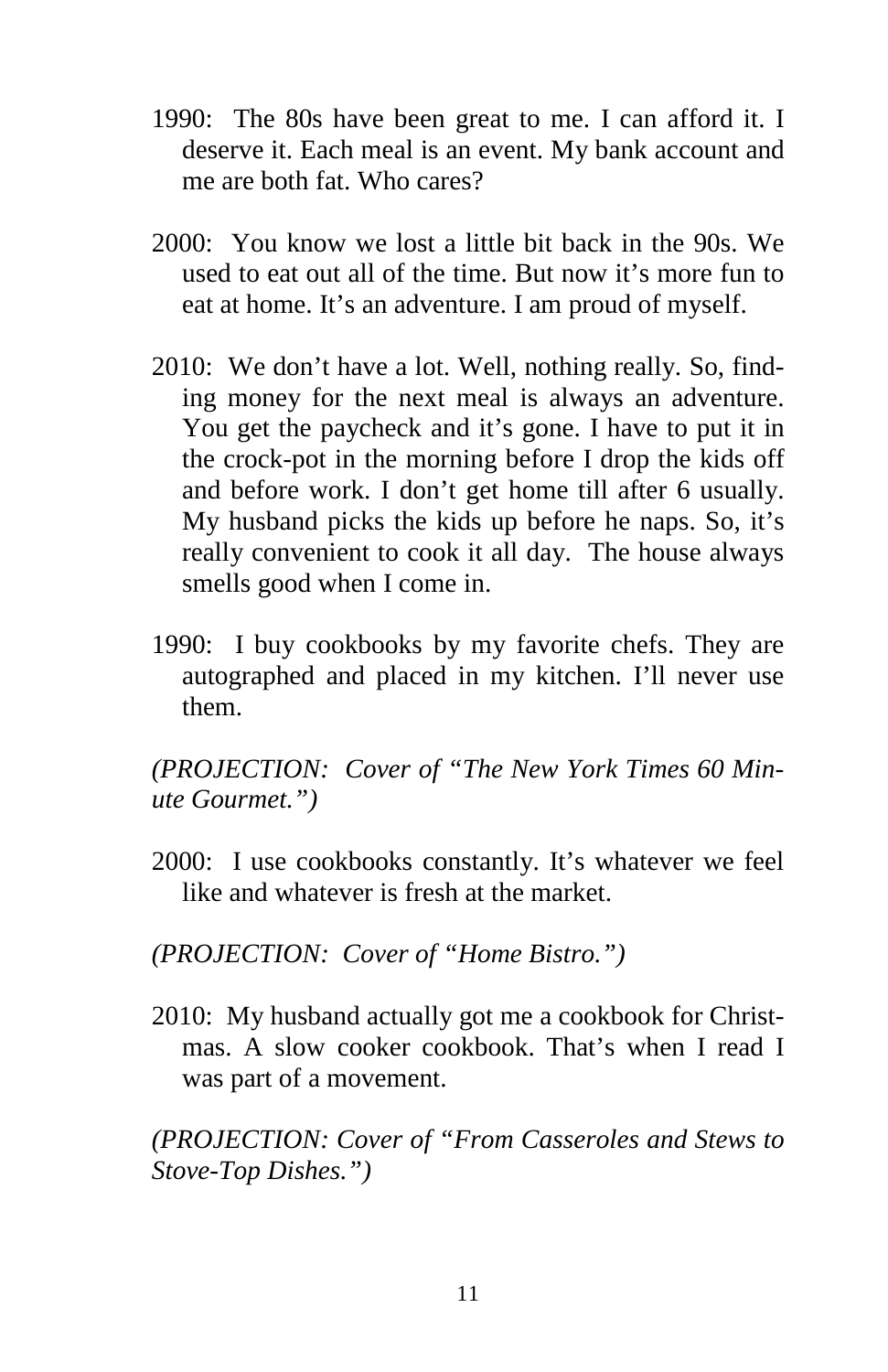- 1990: I know that the best restaurants won't be trendy forever, but I can't imagine the idea of gourmet dining: three hour meals and haute cuisine ever going out of style. What could possibly happen?
- 2000: In ten years, I think everyone will be buying organic and cooking as adventurously as I. It's just everywhere you turn. From cooking classes to cooking shows. What could possibly happen?
- 2010: In ten years I think we'll probably be stuck doing the same thing. Maybe a different house or something. But I see me worrying each morning about what to cook for dinner and how we're going to afford it. What could possibly happen?
- 1990: Things are great.
- 2000: Things are fun.
- *(2010 stands silently.)*
- *(Lights shift.)*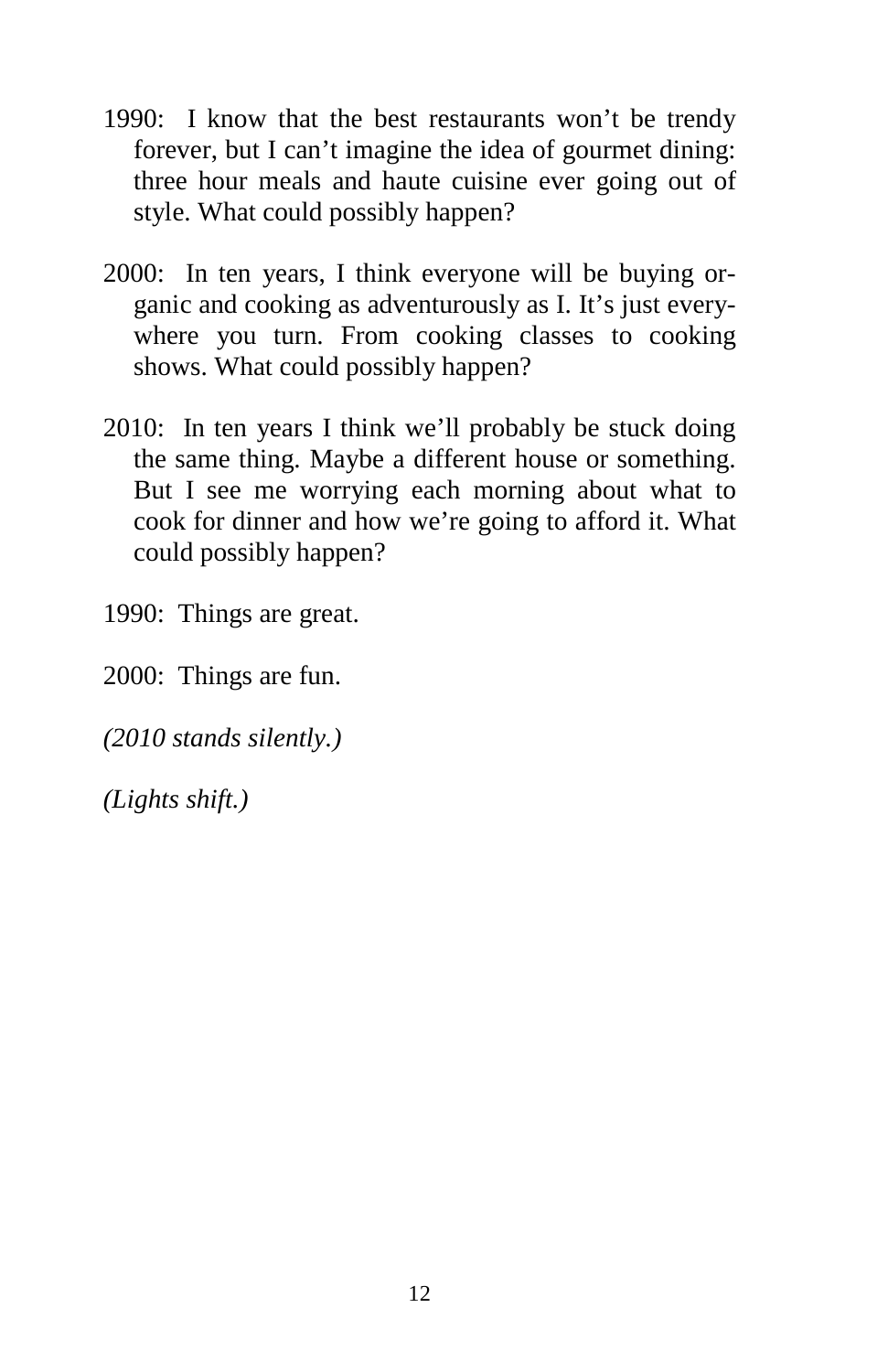## **COMFORT FOOD (FAST)**

*(1980s. Billy-- a young boy-- sits onstage alone. He is lonely and sad. A Narrator stands near him. She holds a bike pump that is attached to the boy's midsection. Music from a 1980s workout video begins blaring. A Jazzercising Woman, Billy's Mother, enters doing some expert moves. Billy tries to get her attention. She is oblivious. He tries several other ways to get her to notice him. Finally she does. He interrupts her flow. She is agitated and jazzercises her way offstage. She jazzercises back with a bag of McDonald's fast food. Billy eats contentedly as she exercises offstage.)* 

*(PROJECTION: Cover of "Junk Food: The Answer Book.")* 

NARRATOR: The greasy *(Pumps the bike pump.)* Cheesy *(Pumps the bike pump.)* Fried *(Again.)* Salted *(Again.)* Buttered *(Again.)* Artificially sweetened *(Again.)* Chemical-laden *(Again.)* And addictive (*Again*.) meals make-up the fast food phenomenon in America today.

*(Billy's midsection expands with each pump. He takes notice. He stops eating the food and pushes the bag away. A Business Man, Billy's Father, enters lost in conversation on a giant 80s cell phone. Billy tries to get his attention. He is oblivious. He tries several other ways to get his father to notice him. Finally he does. He interrupts the business deal. The Business Man is agitated. He walks offstage-- still on the phone. Business Man returns with a bag of Burger King fast food. Billy eats contentedly as the father strides offstage.)* 

NARRATOR: Fast food companies places before us Big Macs *(Pumps the bike pump.)* Whoppers *(Again.)*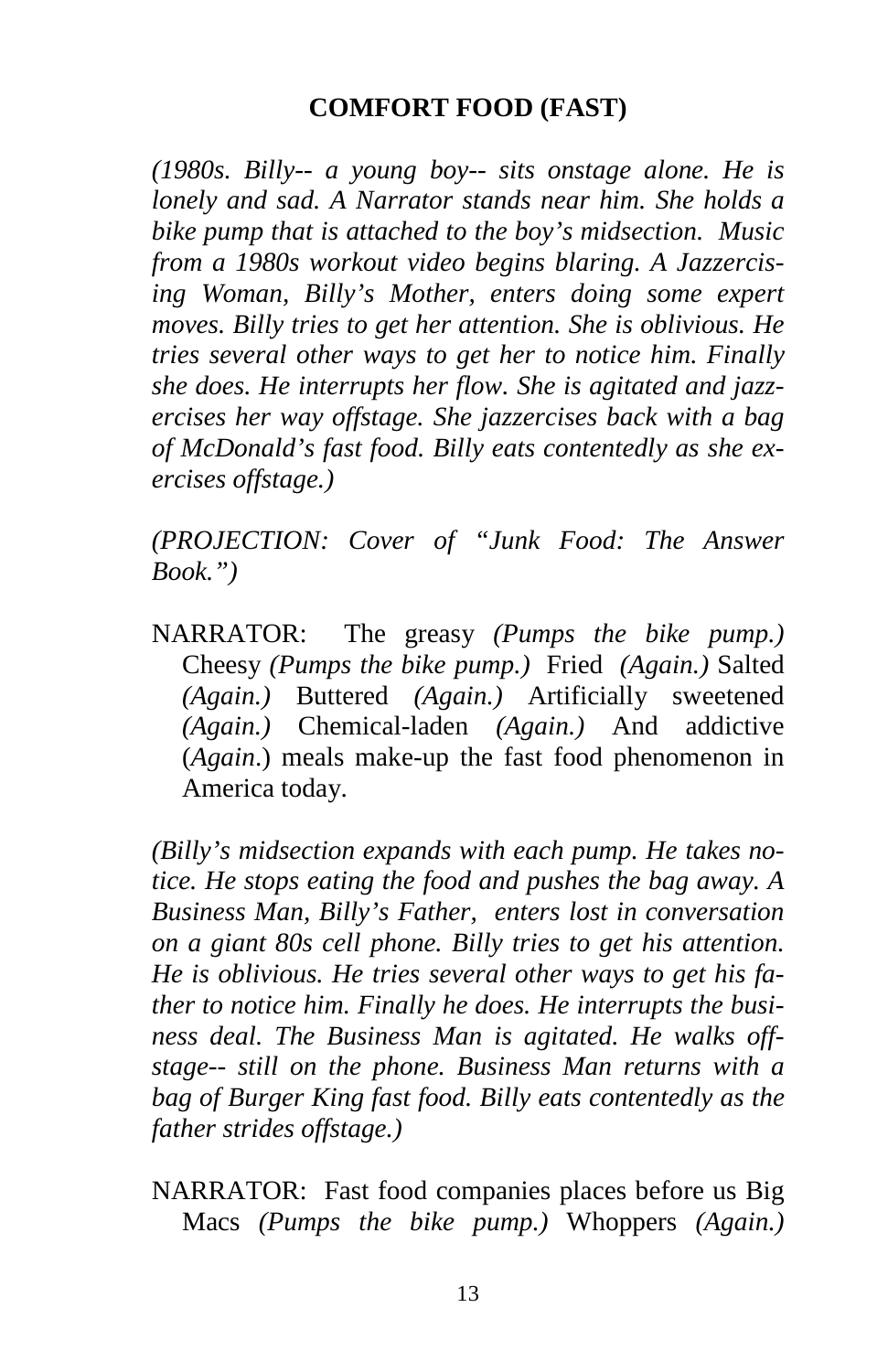French fries *(Again.)* Onion Rings *(Again.)* Frostys *(Again.)* And colas. *(Again.)*

*(Billy's midsection continues to expand with each pump. He takes notice and stops eating the food and pushes it away. The Jazzerciser and Business Man both enter the stage lost in their activities. Billy tries to get their attention. He interrupts their flow. They roll their eyes walk offstage. Bags of fast food fly from offstage pelting Billy over top of the following dialogue.)* 

NARRATOR: Our children are starting to become fatter *(Pumps the bike pump.)* Teeth decay *(Again.)* Muscles get weaker *(Again.)* And waists get flabby. *(Again.)* And the fat teenager epidemic we have in America today may only get worse.

*(Billy sits dejectedly amidst the debris. He is about to cry. Billy tries to unhook the pump. He is unsuccessful. The Narrator goes to Billy and unhooks the pump.)* 

NARRATOR: Just remember that the more food parents offer their children does not equal love. Sometimes parents have to realize that offering less may actually mean more.

*(The pump is unhooked and the air escapes loudly and quickly from the device around his midsection. The air sound is loud and long…like a balloon mixed with a whoopee cushion. Billy looks shocked.)* 

BILLY: (*Embarrassed.*) Excuse me.

*(Lights shift.)*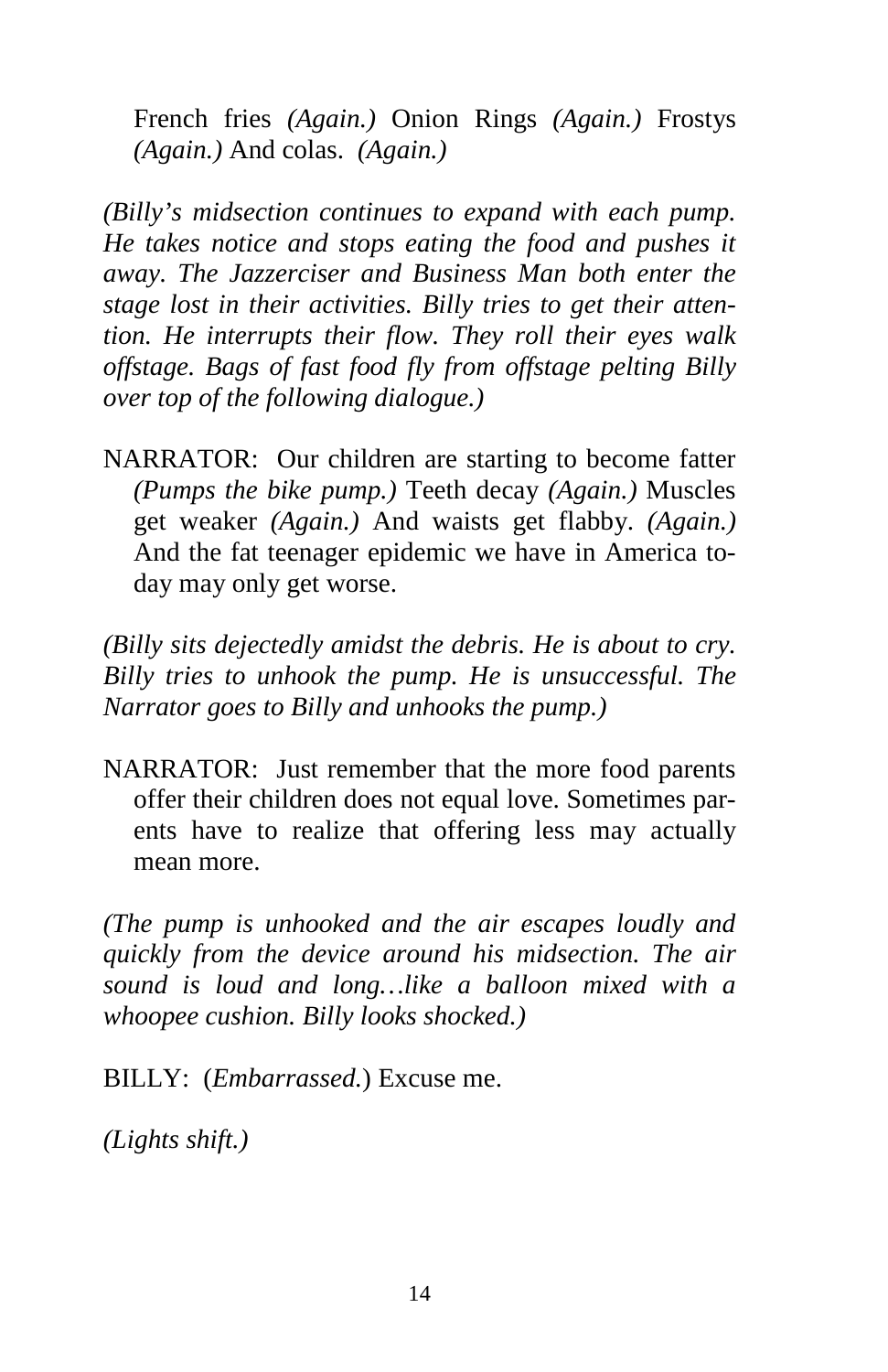#### **MICRO WAVES**

- *(1970s. Sadie's kitchen. Sue, her daughter, visits.)*
- *(Projection: Cover of "Let' s Cook Microwave.")*
- SUE: Mom, where's the microwave oven I got you for Christmas?
- SADIE: I had to put it away. Your grandmother was coming over.
- SUE: What are you talking about?
- SADIE: She just gets nervous. Afraid the radiation will leak.
- SUE: Mom, come on.
- SADIE: I know. She's from a different generation.
- SUE: Have you used it?
- SADIE: I did. I tried it…
- SUE: And…
- SADIE: And honestly the food doesn't taste as good. It just doesn't.
- SUE: Come on. What did you make?
- SADIE: I tried bacon which was awful. And difficult to clean up.
- SUE: You can make—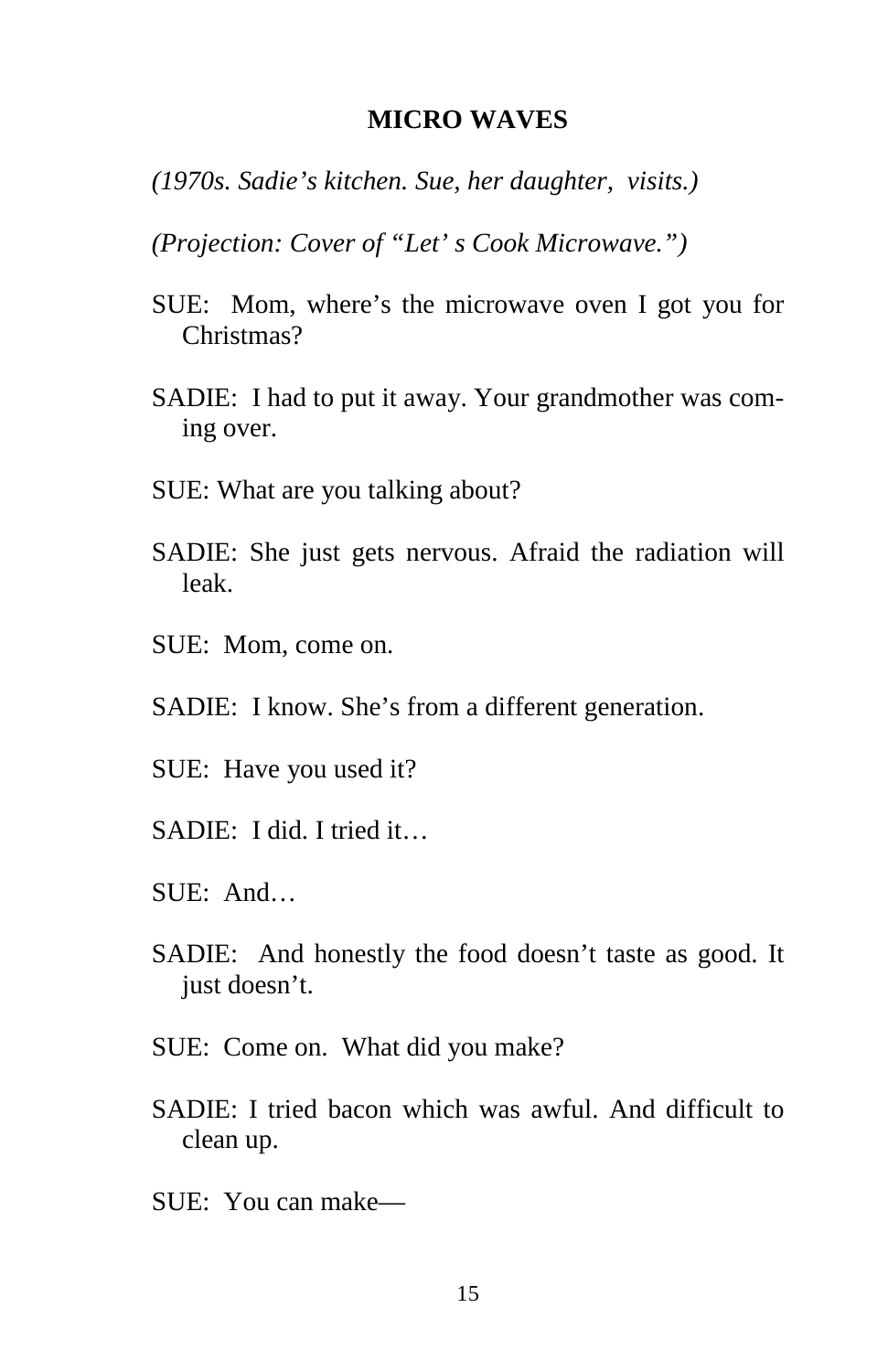- SADIE: I heated up soup and the Tupperware melted.
- SUE: Mom, I gave you the manual. You can't put certain things in there.
- SADIE: I understand. I just don't like the taste of how it comes out.
- SUE: I got you that cookbook. There are really great recipes in there. The one for Quiche Lorraine--
- SADIE: I have my own recipes.
- SUE: You've only used it twice?
- SADIE: No, I used the timer when I was doing my home perm.
- SUE: With nothing in it?
- SADIE: Yes. I'm sorry but I think I broke it.
- SUE: That cost…never mind. Mom, look, the whole point of getting you that was so you could spend less time in the kitchen.
- SADIE: Cooking relaxes me.
- SUE: You must be tired coming home from work.
- SADIE: I'm fine. I am enjoying having a job.
- SUE: I am not saying that. Mom, it's a big adjustment. Cooking for one. This was supposed to make your life easier.
- SADIE: I'm fine.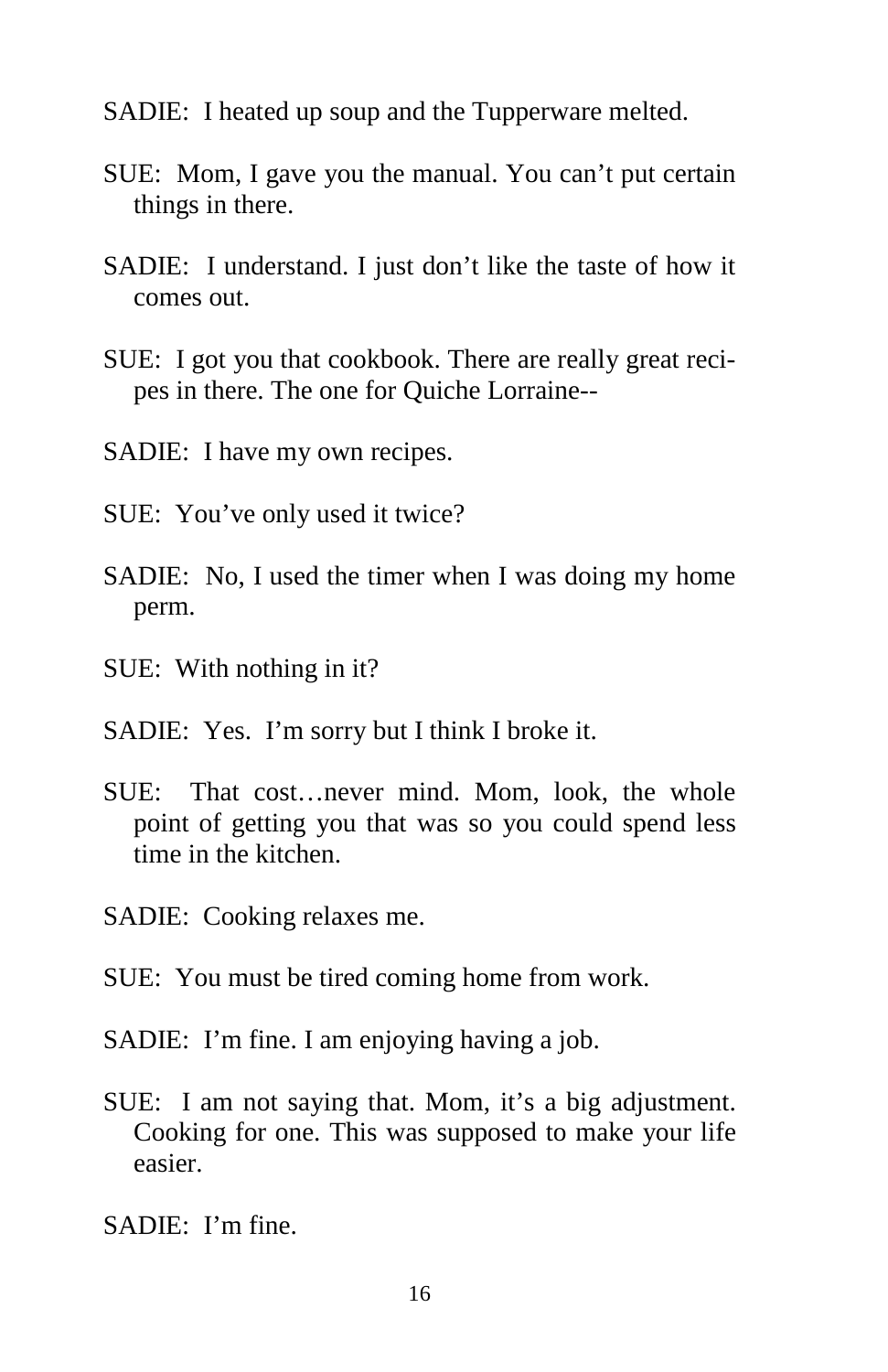- SUE: Look, let's say you go on a date—
- SADIE: Stop right there. We are not having this discussion again.
- SUE: OK, fine. Mom, you spend too much time in the kitchen. You should get out of there. Go to meetings. Meet other women like you.
- SADIE: Listen, I have had to learn enough new things since your father left me. And if I don't want to add this new appliance to the list of things that now require me to read a manual, then so be it.
- SUE: Mom, I—
- SADIE: Look, you want me to be like the other cool divorced moms wearing frosted lipstick and frosted hair, well… I don't want to do it. I'm not going to become some women's libber.
- SUE: I want you to---
- SADIE: I don't need that microwave oven to save time.
- SUE: Think of all you could be doing.
- SADIE: Alone.
- SUE: I could go with you.
- SADIE: To bra burnings? No thank you.
- SUE: We could just go out to dinner.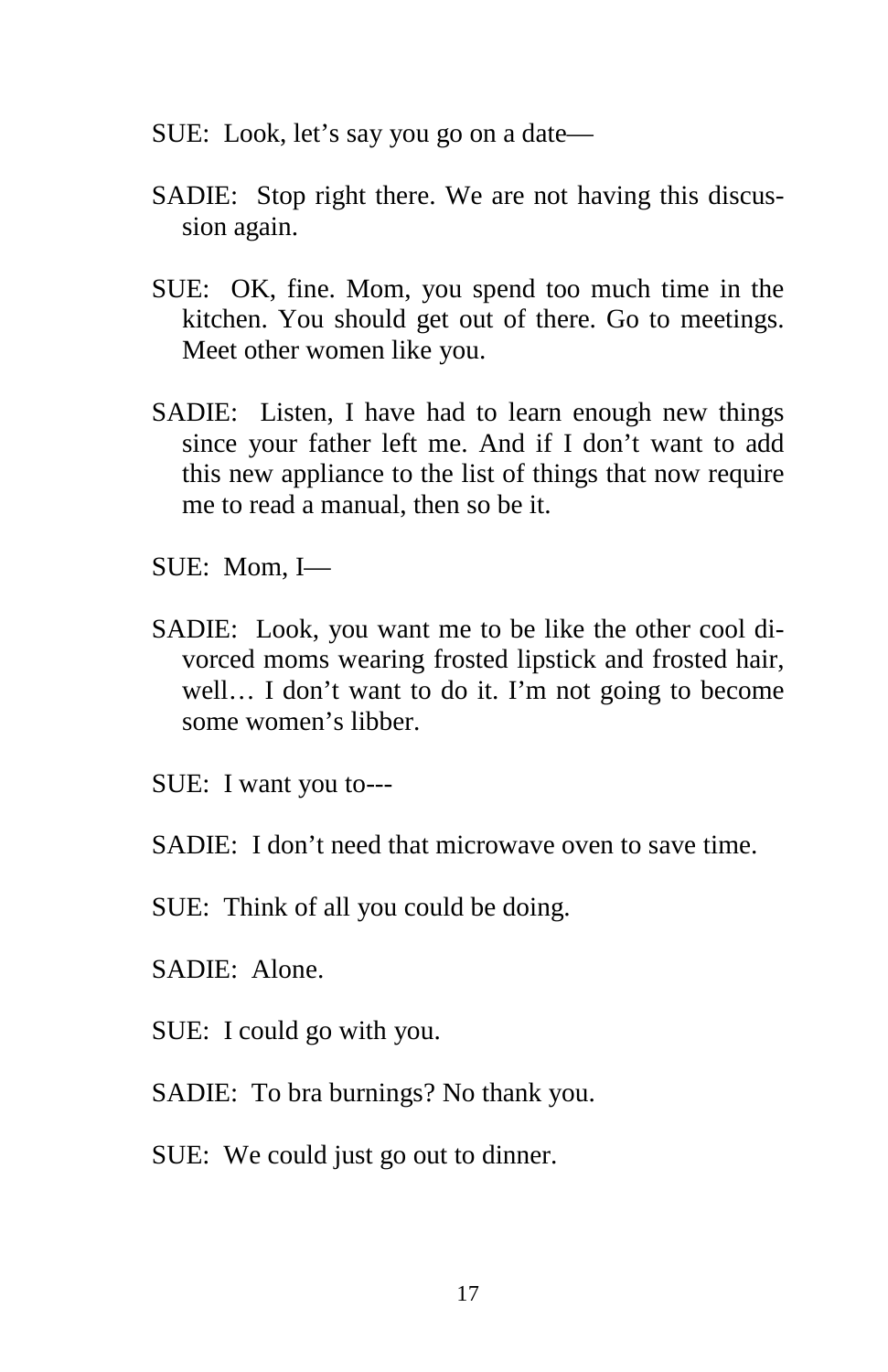- SADIE: Why? I love to cook! And if I don't like the way that contraption makes the food taste then so be it. So, I thank you for the now broken gift, but I don't want it. I'll cook like I cook.
- SUE: All right. So where is it? Lemme get it out of here.

SADIE: Um…

- SUE: Where is it?
- SADIE: Since it was broken, I was thinking the radiation leaked so…
- SUE: You threw it out?
- SADIE: No, I gave it to your father.

(*Lights shift.)*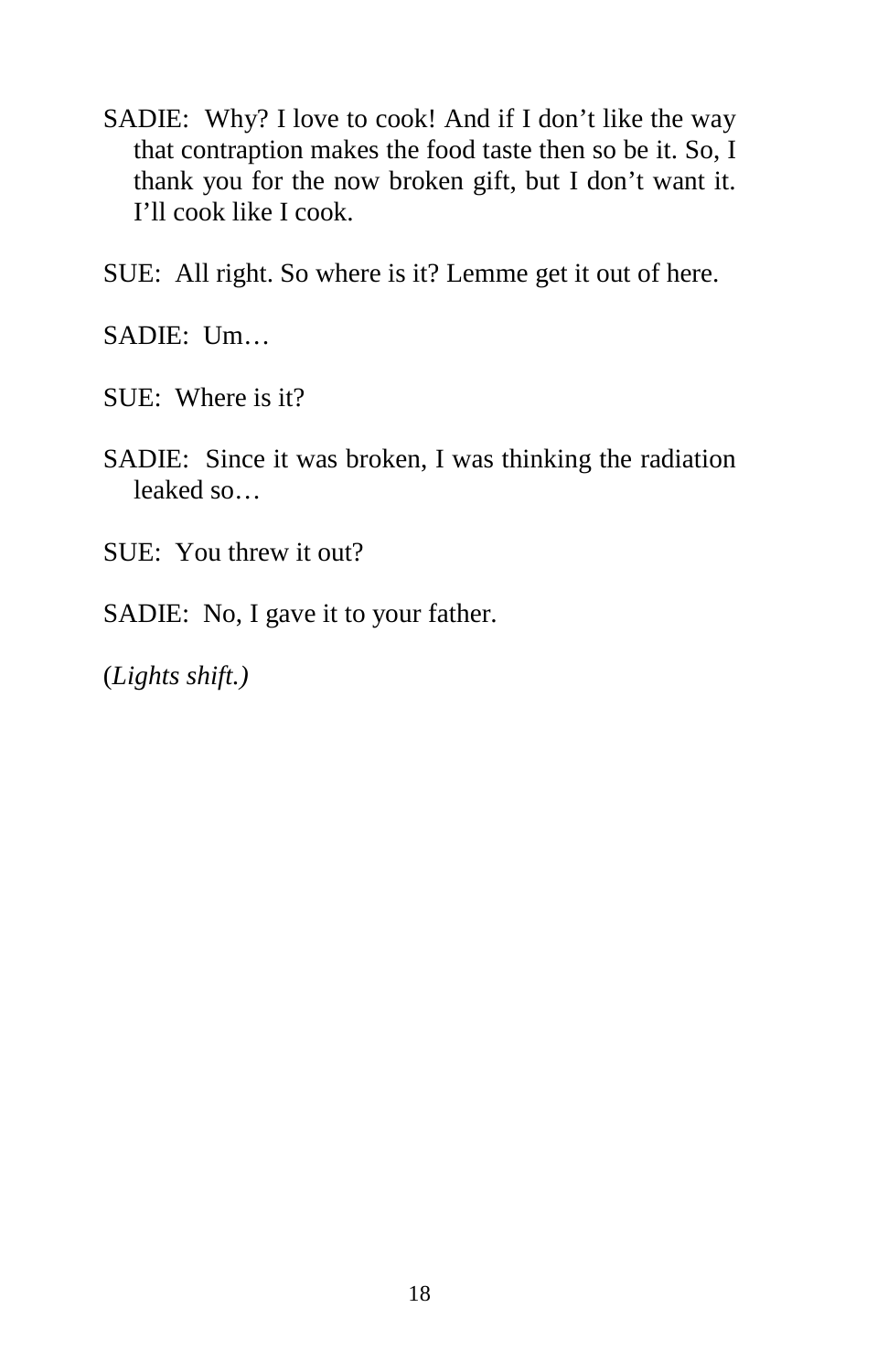#### **FOND U**

*(1960s. Bob and Carol's house. Their neighbors are at the front door.)* 

*(Projection: Cover of "Cheese Fondue.")* 

CAROL: This bowl is for your keys

BOB: Put 'em right here.

TED: Um…

BOB: In case you drink too much.

CAROL: Honestly!

ALICE: Oh we don't drink.

- BOB: Oh, well, looks like some people don't need alcohol to loosen them up.
- CAROL: Honestly! Just thought it'd be great to get to know you. You just moved in, I thought we should…
- BOB: Combine.

*(A Man in a Smoking Jacket enters and speaks lasciviously and always in double entendre.)* 

*(PROJECTION: Cover of "Cheese Fondue.")* 

MAN IN SMOKING JACKET: *(Lasciviously.)* The secret to making and serving an excellent fondue lies in the selection of "just the right" ingredients.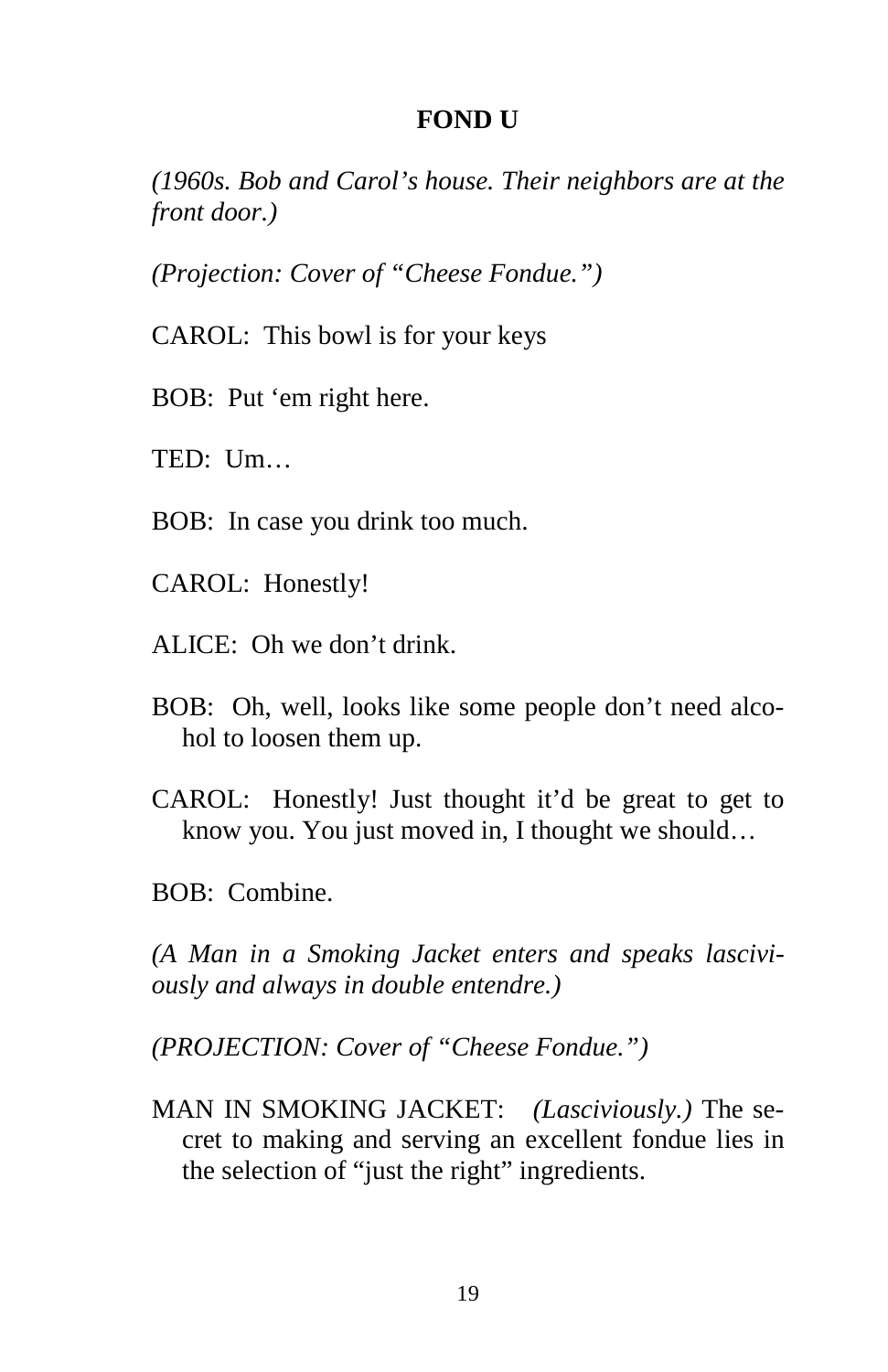- CAROL: So, take your shoes off.
- BOB: We just got new shag carpeting and it feels great between your toes.
- CAROL: Honestly!
- ALICE: Oh, well I wish we had known but...
- TED: Honey, let's take them off.
- ALICE: Don't want to be rude.
- MAN IN SMOKING JACKET: The cheese used should be well-aged, for it then melts very smoothly.
- CAROL: So, tonight we're having a fondue party.
- BOB: Fondue.
- *(Bob kisses Carol amorously.)*
- MAN IN SMOKING JACKET: Guests can easily help themselves, leaving the host free to socialize.
- CAROL: Honestly. Have you had fondue before?
- ALICE: I haven't.
- TED: Me either. Nope.
- BOB: Oh, well, get ready.
- ALICE: Isn't it messy? I wish we had known but…
- BOB: Feel free to take off whatever you think you might get cheese on.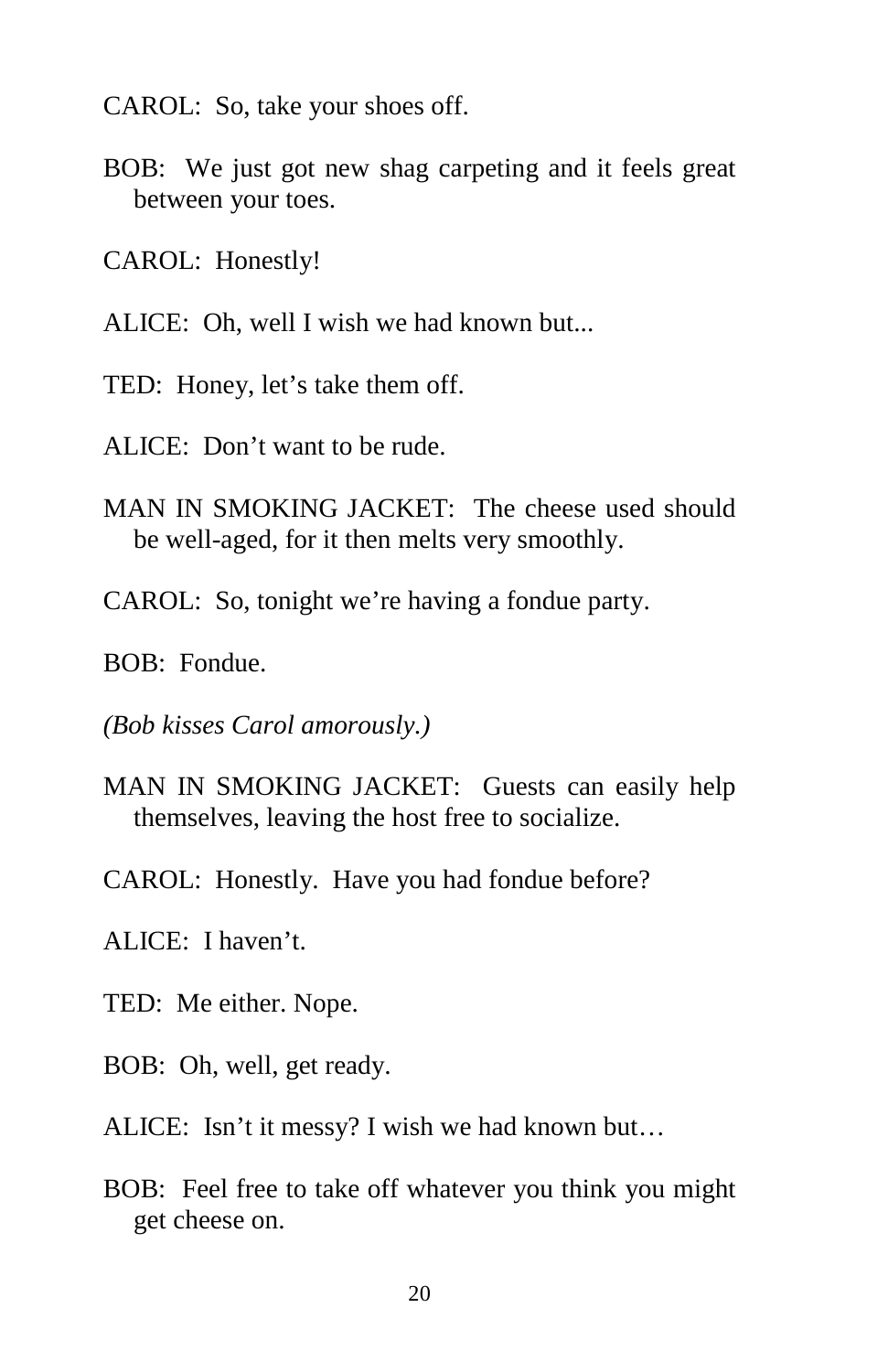- MAN IN SMOKING JACKET: Have an ample supply of napkins on hand and attractive wastebaskets placed strategically around for the guests' convenience.
- BOB: Well, we're all friends here, right?
- CAROL: No, you don't actually touch the fork to your mouth.
- MAN IN SMOKING JACKET: When each lifts his fork out of the pot, the fork should be given a little twist to remove excess fondue from the bread.
- BOB: You just slide it off the fork, watch.

*(Bob and Carol show them lasciviously grabbing and teasing with the fondue fork. They chew sexually.)* 

ALICE: Bob!

TED: Carol.

- CAROL: Ted?
- BOB: Alice…

ALICE: Oh, well, perhaps we'll pass on the fondue.

BOB: No, no. You have to.

CAROL: Honestly! No, it's just for fun.

BOB: Loosen up.

ALICE: Well, I guess we could try.

TED: Come on, I'll feed you.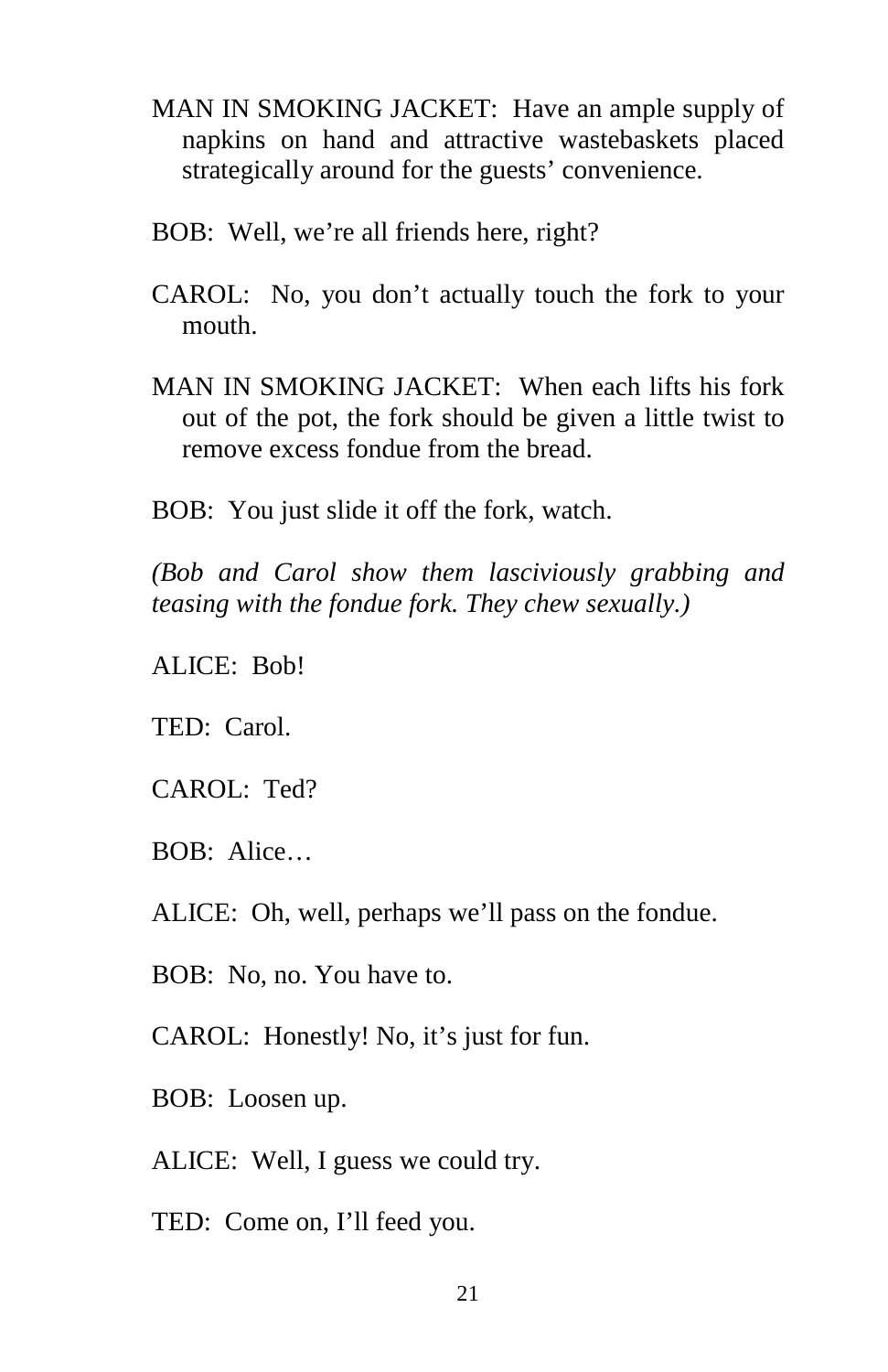*(They share the food awkwardly. Hilariously. Cheese drops on her blouse.)* 

ALICE: All over my—

TED: Sorry.

CAROL: No problem. Here, give me your blouse I'll throw it in the wash.

*(Carol grabs the blouse off Alice's back as Alice protests. Carol goes offstage to wash the blouse.)* 

BOB: Here let me show you how it's done.

*(Bob takes the fork and tries to feed Ted the fondue. It drops on his pants.)* 

BOB: Oops.

TED: I---

CAROL: *(On her return.)* Into the wash---

*(Carol strips him of his pants. Ted and Alice stand awkwardly and embarrassed.)* 

BOB: It's not a really party until ---

CAROL: *(Walking off stage.)* Honestly---

TED: Look, I think maybe we should just go. You know… considering…

BOB: Nonsense. They're in the wash.

TED: Look, I don't really think we're the fondue crowd.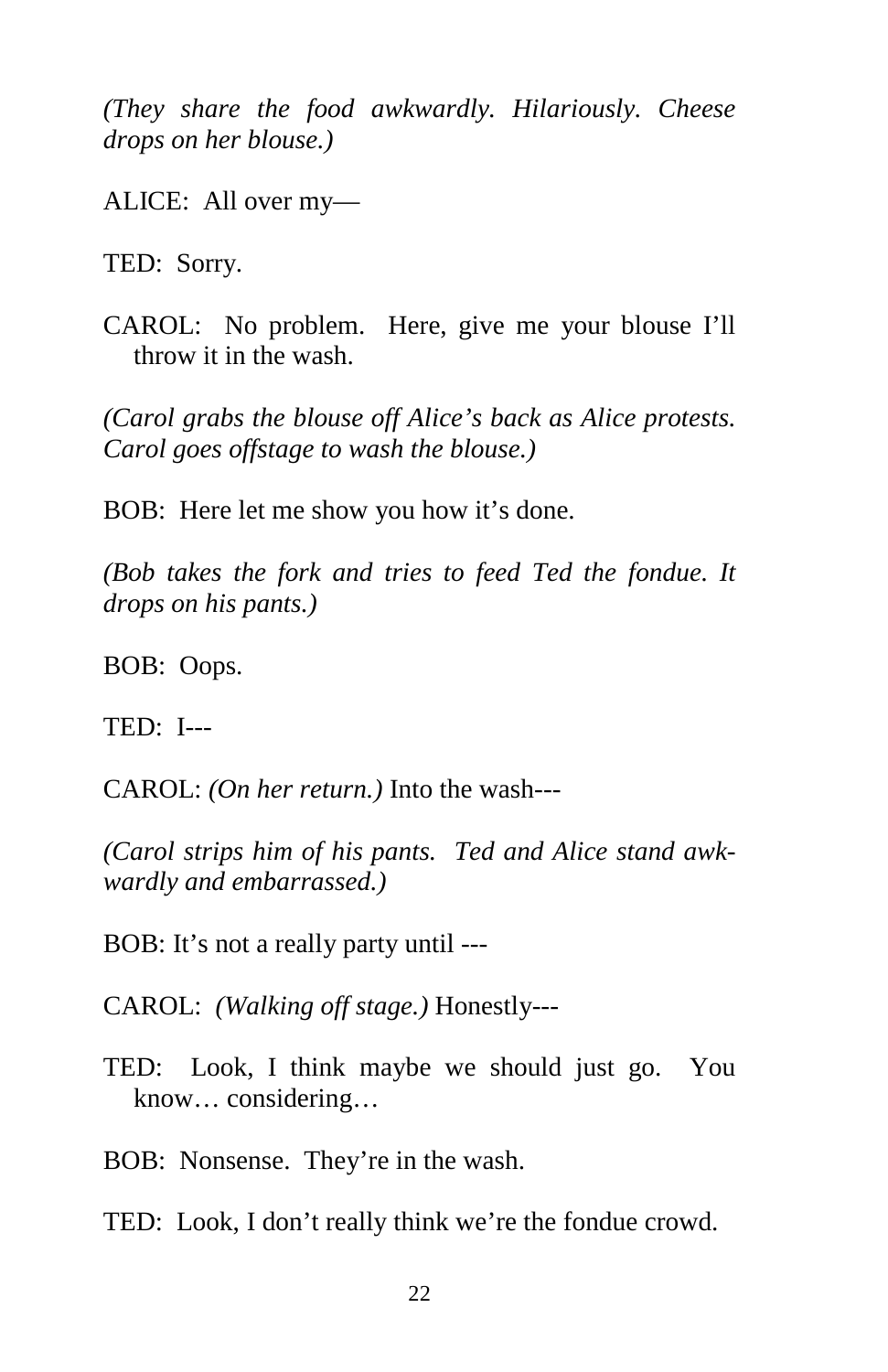- BOB: Come on everybody is fonduing. You know that.
- ALICE: Yeah we know that.
- CAROL: *(Who has returned.)* Don't you want to be part of it—
- ALICE: It?
- CAROL: You know the changing times?
- BOB: The revolution?
- TED: Revolution?
- CAROL: You know things are different now.
- BOB: Things are looser.
- MAN IN SMOKING JACKET: If by chance a woman loses her bread in the fondue, tradition has it she must kiss the man to her right, and that a man so doing must buy the next round of drinks.
- BOB: But don't you want to join in?
- CAROL: Loosen up!?
- BOB: Play?
- ALICE: Are we still talking about fondue?
- TED: I don't think so.
- BOB: We thought you might like to swing, honestly.
- CAROL: Honestly.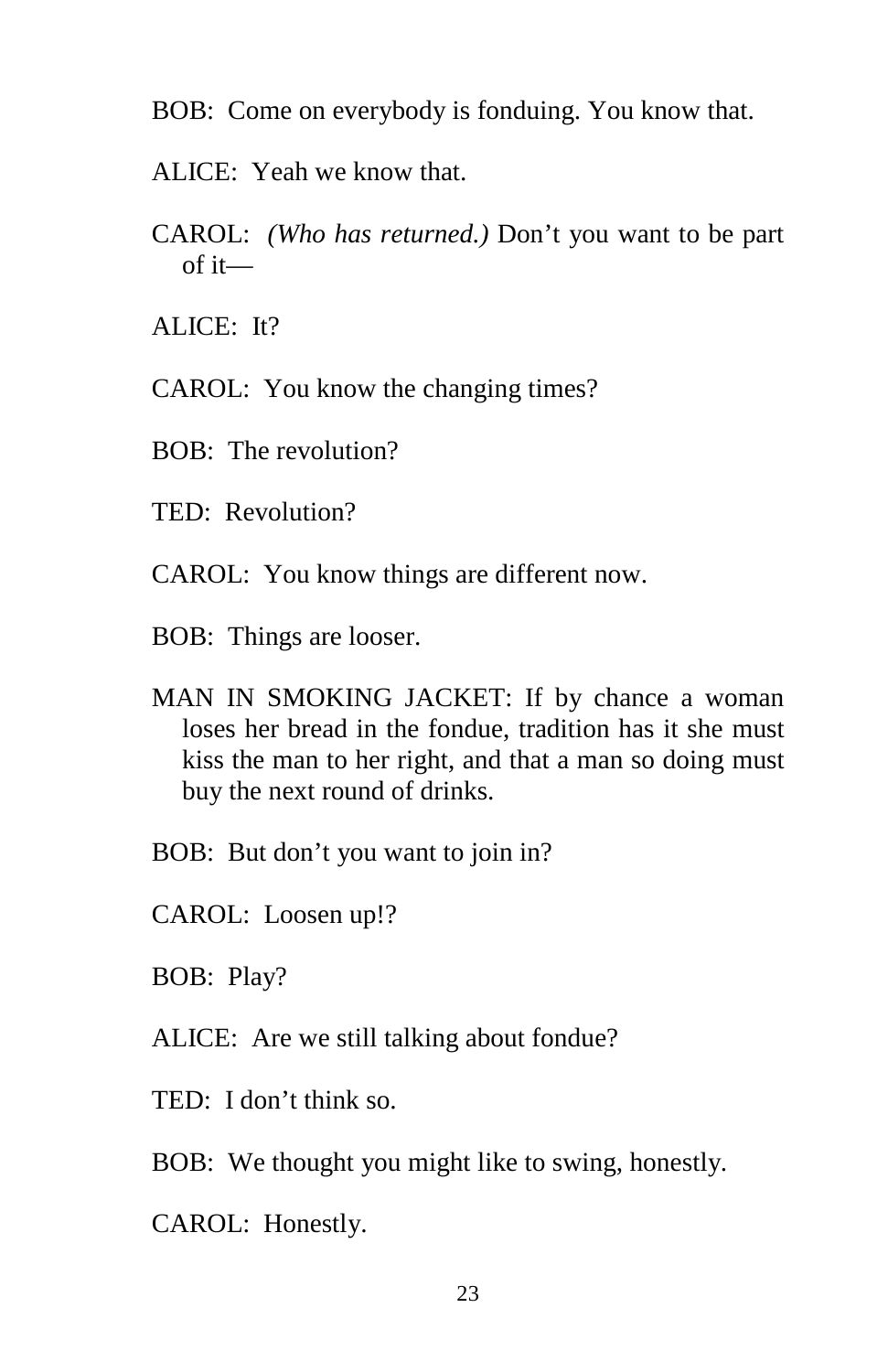TED: Honestly?

- ALICE: Honestly…
- CAROL: Honestly, this is our first time, we thought you know, why not try it?
- ALICE: Why not?
- CAROL: You read about it in the magazines—
- BOB: It's on "Laugh-In" for God's sake.
- CAROL: We just thought, it might be fun to try.
- MAN IN SMOKING JACKET: Since the fondue is probably being served at home, not at a restaurant, the man could also pay with a kiss.
- BOB: That's why we got the fondue pot.
- CAROL: Something new. Swinging always seems to start with fondue.
- BOB: You know sharing food.
- CAROL: Everybody mixing altogether.
- BOB: Melting together. *(Pause.)* Doesn't it sound like fun?
- TED: Well, honestly? No.
- ALICE: No, we like to eat off of plates.
- TED: The fondue is a metaphor honey.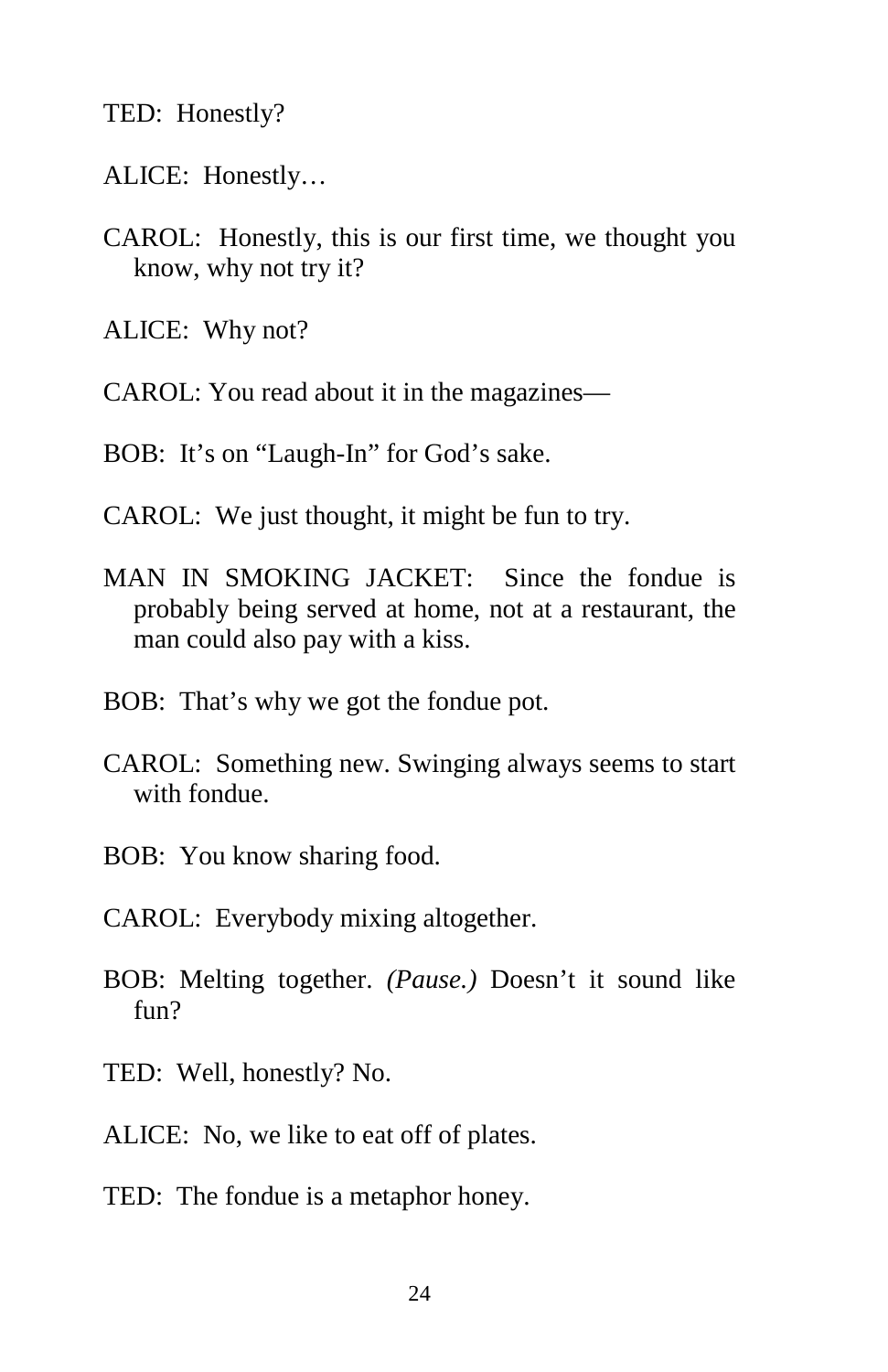- ALICE: I get it. The plate was a metaphor too.
- TED: Well, at best a mixed metaphor.
- ALICE: You know, why don't you let me do the talking.
- TED: Because that's all you do is talk.
- ALICE: Oh, well I talk because it's the only intelligent conversation I ever hear.
- TED: Go to hell you braying shrew.
- ALICE: Why would you even want to swap partners with this impotent piece of jello? Sex with him is like an attack of jellyfish. With teeny little stingers.
- TED: Sex with you is like mounting a braying donkey. Hew Haw Hee Haw
- ALICE: Little stinger…zap zap zap.

*(Ted and Alice attack each other and chase each other angrily out of the front door. Bob and Carol are left behind. They sigh. They each take the fork and stick it into the fondue pot. They take the dripping cheese and hold it to the other's mouth. They both do not take a bite.)* 

CAROL: I sort of lost my appetite.

BOB: I'll blow out the sterno.

*(They silently clean up. They give each other a sweet kiss good night and turn the lights out and head to bed. Once they leave the stage Ted and Alice burst in making out passionately.)*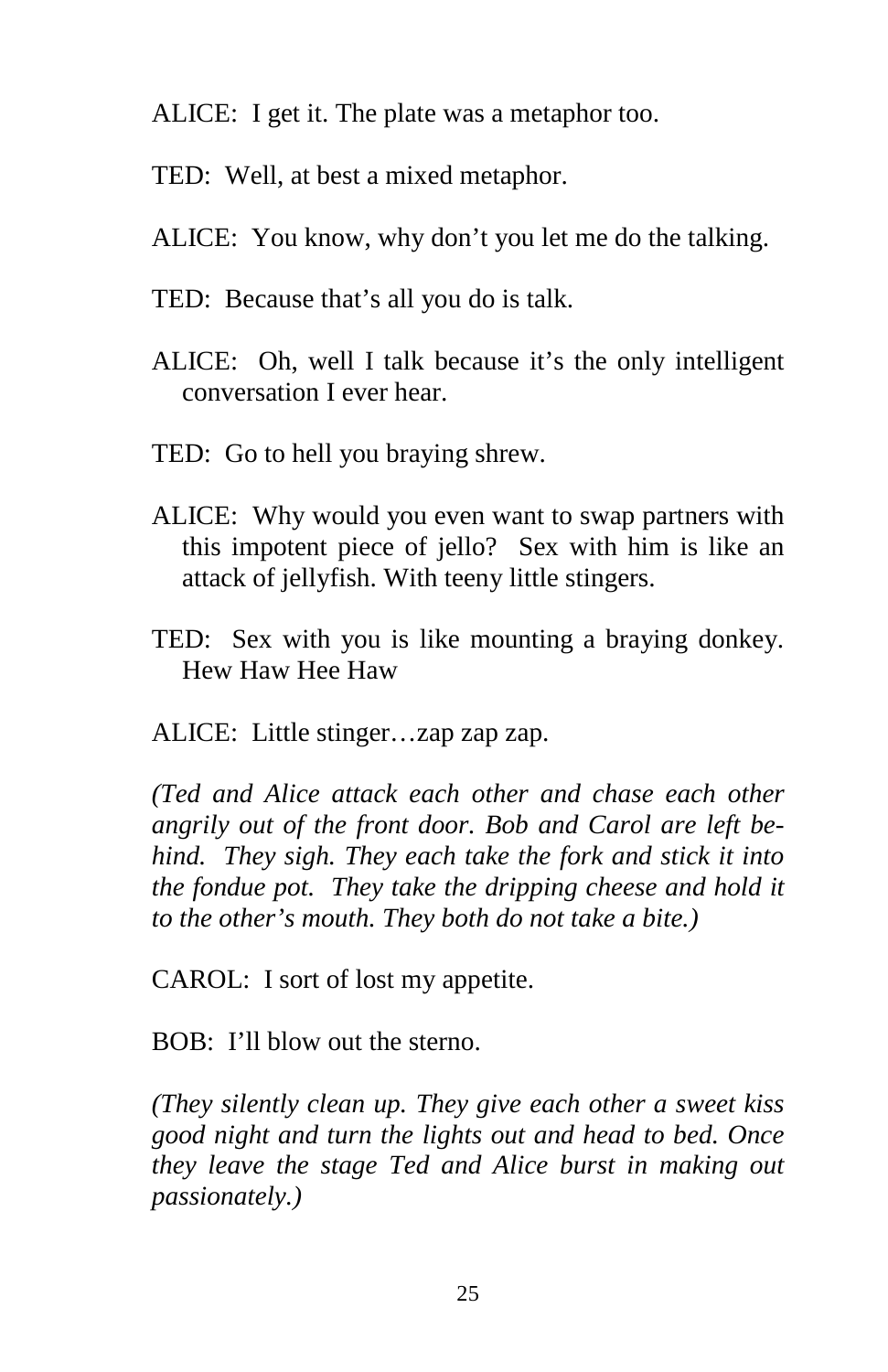TED: We're here!

ALICE: We're ready!

*(They notice no one is there. They head to the fondue and begin rubbing it with their hands all over each other's faces and licking it off.)* 

*(Lights shift.)*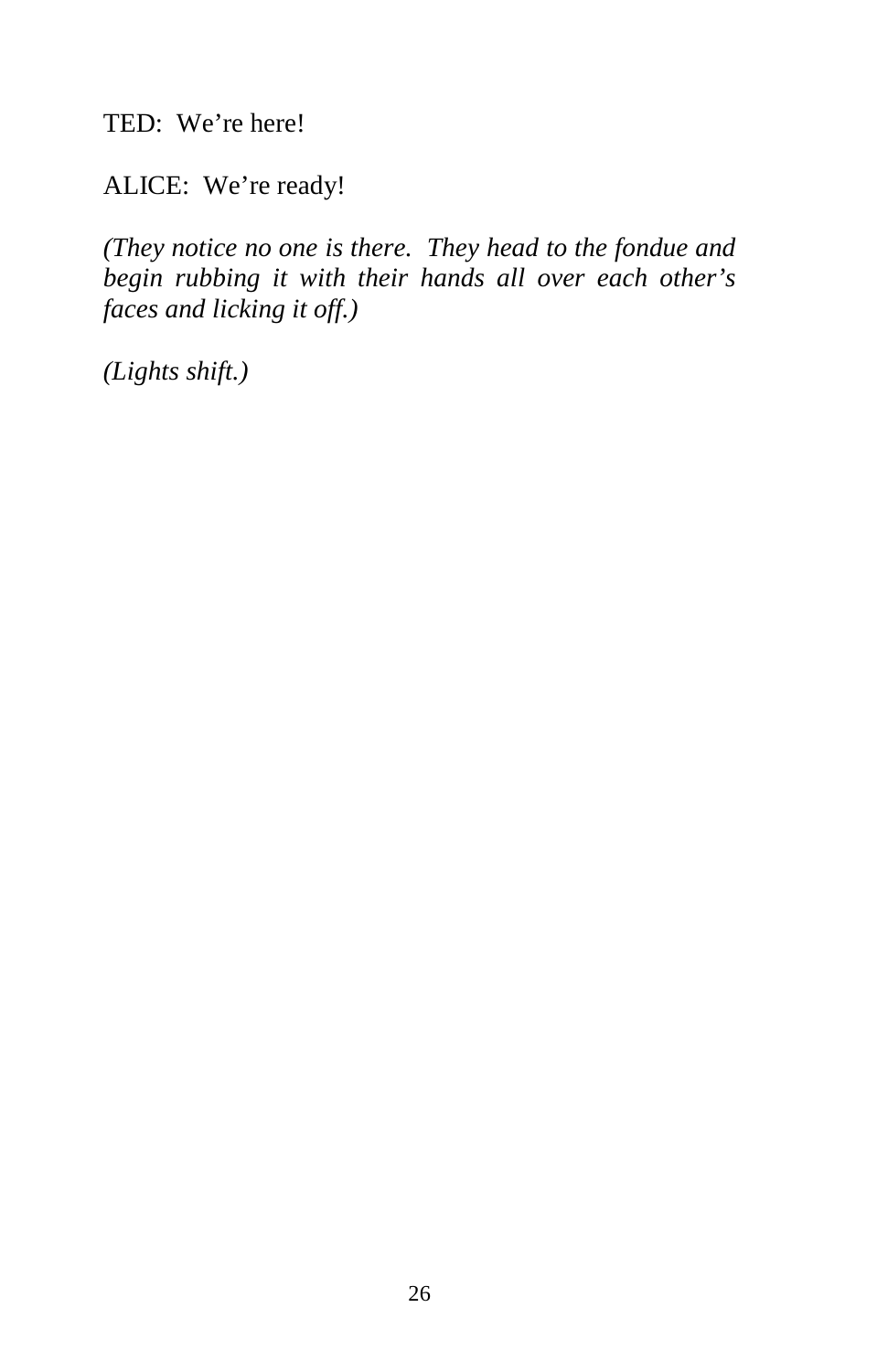#### **TV DINNERS**

(*1950s. Mary and Joseph's living room. Two chairs face the TV. Mary runs in. She is pregnant. She has two new TV trays that she tries to put together awkwardly. She finally does so. She tests their strength. She seems satisfied. She heads back to the kitchen. Joseph enters with briefcase and rumpled overcoat. He throws them on a TV tray and it collapses. He heads off. Mary enters with two cups of fruit cocktail. She sees the collapsed tray and tries awkwardly to put it together. She does so and places the fruit cocktail on the trays. She runs off to the kitchen. Joseph comes back into the room. Mary enters with potholders. She sees Joseph and runs to kiss him. They embrace. Joseph is impossible to read.)* 

*(Projection: Cover of "The TV Guide Cookbook"* 

- MARY: I thought tonight could be an entire night of firsts.
- JOSPEH: Hmmmm.
- MARY: First! We get to eat while we are watching television! Isn't that exciting? Decadent!? Modern?
- JOSPEH: Hmmmm.

MARY: This is our second first! Fruit cocktail.

*(He takes a bite.)* 

JOSEPH: Hmmmm.

MARY: It's good, isn't it?

JOSEPH: Hmmm.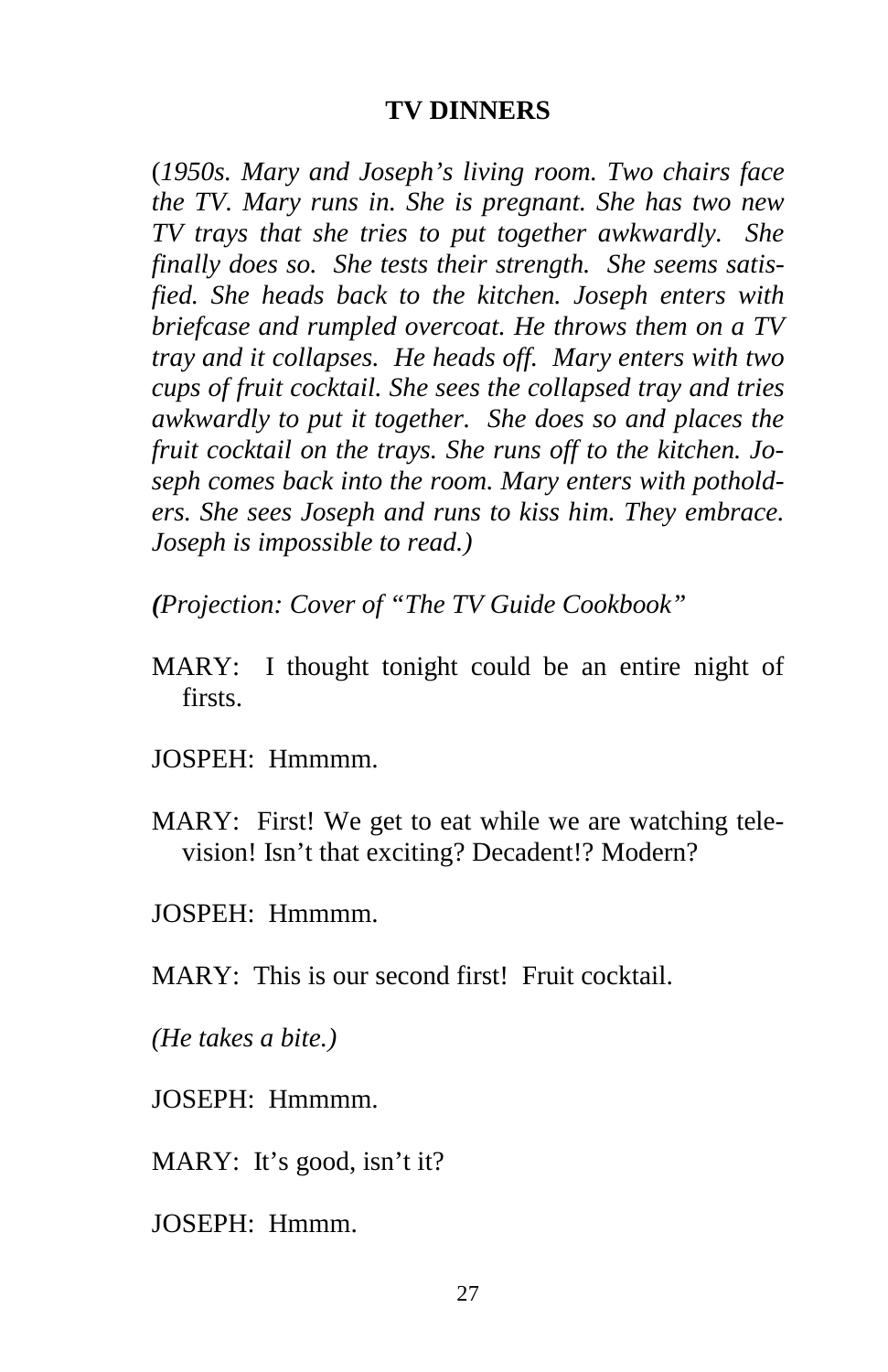MARY: It's fruit cocktail.

JOSEPH: Hmmmm.

MARY: Yes, it is fruit in syrup!!!

JOSEPH: Hmmm.

MARY: It's from a can. It's from a can! Isn't that crazy!?

JOSEPH: HmmHmmm.

MARY: I just opened the can. Uh, wait I want to—

JOSEPH: HmmHmm.

MARY: Wait, let me make it more homemade! Wait, I want to add a personal touch. Our third first!

(*She sprays a large portion of Reddiwhip on the fruitcup.)* 

MARY: See? A personal touch!

JOSEPH: Hmmmm.

MARY: Eat quick. The dinner's ready. Be right back.

*(Joseph examines the fruit cocktail. He takes tiny bites. Suspicious.)* 

MARY: Ta da! This is dinner!

*(She has two TV dinners in her oven-mittened hands.)* 

MARY: This is our fourth first. This is our dinner,

*(She peels the aluminum off the meal.)*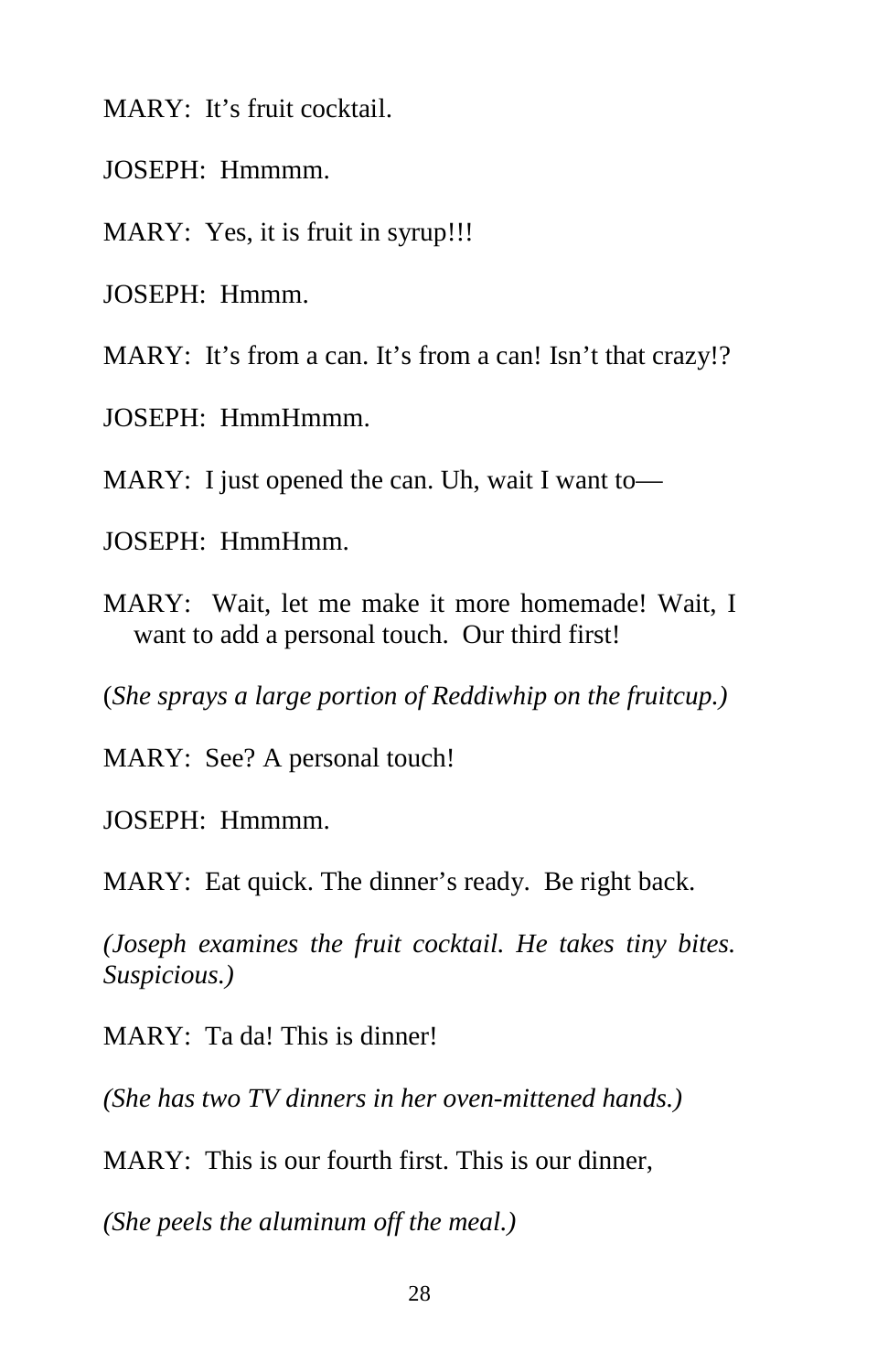- MARY: Ta, ta, ta, ta!!!! This is our dinner. Our TV dinner. A dinner created to be eaten at your television. This is our first frozen dinner. And now we shall try it.
- JOSEPH: Hmmmm
- MARY: What do you think? It is good, right?
- JOSEPH: HmmHmm.
- MARY: I didn't really do anything. I put in our new oven. Peeled back a few compartments and cooked. Good. Right?
- JOSEPH: Hmmmm.
- MARY: Shall I get dessert?
- JOSEPH: Hmmmm.

*(She runs to the kitchen. He examines the rest of his meal suspiciously.)* 

MARY: Our fifth first!!!! Here is dessert. I made this cake from a mix. A mix in a box. Can you believe it? I had to add only a few ingredients. No measuring. No muss. No fuss. No bother.

JOSPEH: Hmmmm.

MARY: Now this is good. Right? Right? Right?

JOSEPH: HmmHmm.

MARY: Can you believe this whole meal only took me a few minutes? A can. A tray. A box. This is the future. This is cooking.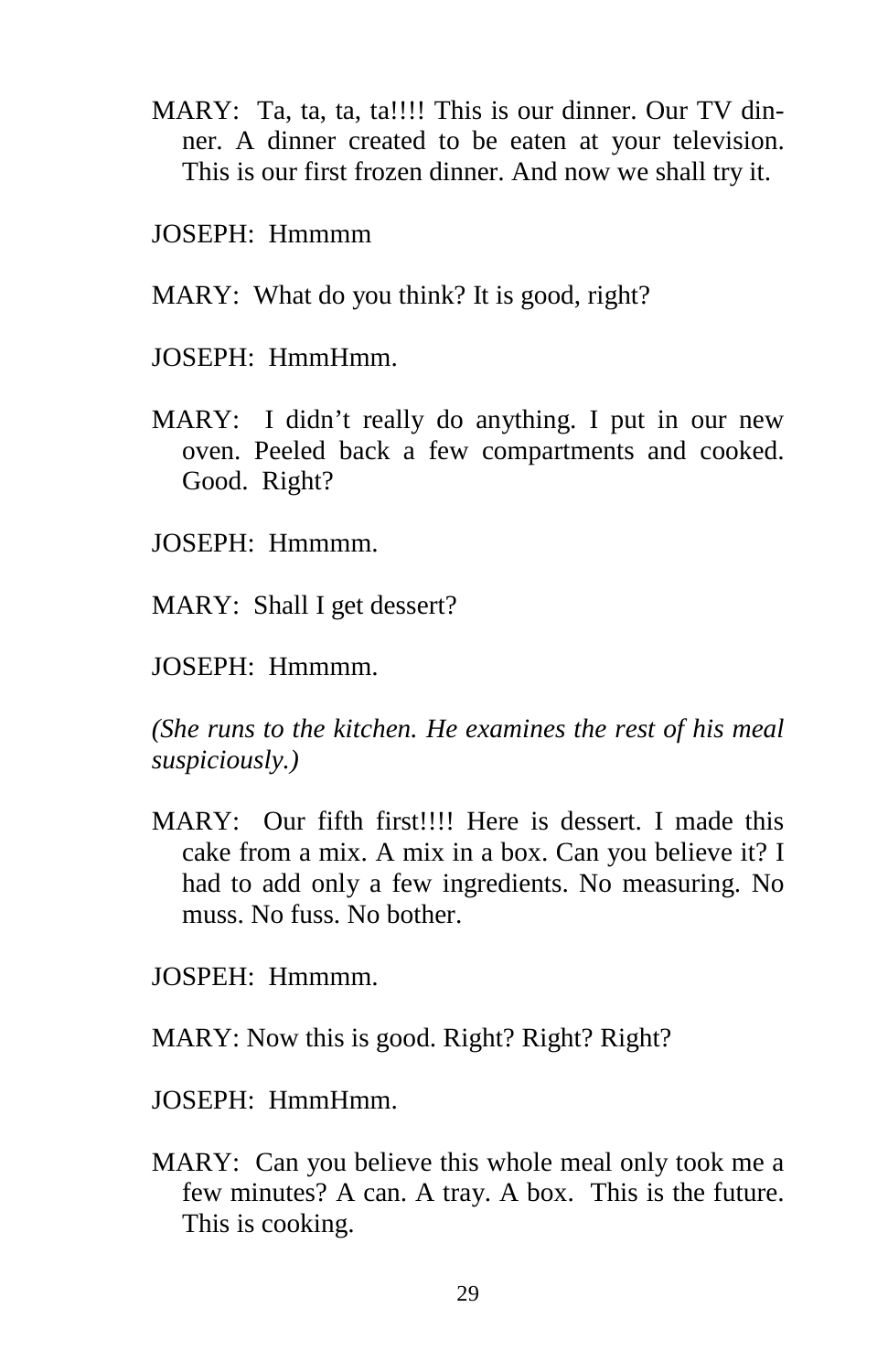JOSPEH: HmmHmm.

MARY: Oh. Wait!

*(She runs off to the kitchen. She returns with a jar of baby food.)* 

- MARY: Our last first. But this is for our first first. This is the new line of Gerber baby food. It is improved! They say it tastes better.
- JOSEPH: HmmHmmm.
- MARY: It is important to me what we feed Junior or Missy. Isn't it to you?
- JOSEPH: HmmHmmm.
- MARY: Let's give it a try.
- JOSPEH: HmmHmm.
- MARY: This is what we will feed our child. We have to be as careful about what we feed our baby as what we feed ourselves.
- JOSEPH: Hmmmm.

*(They taste the baby food.)* 

MARY: Hmmmm?

- JOSEPH: Hmmmm.
- MARY: This is delicious. Like something I never tasted before.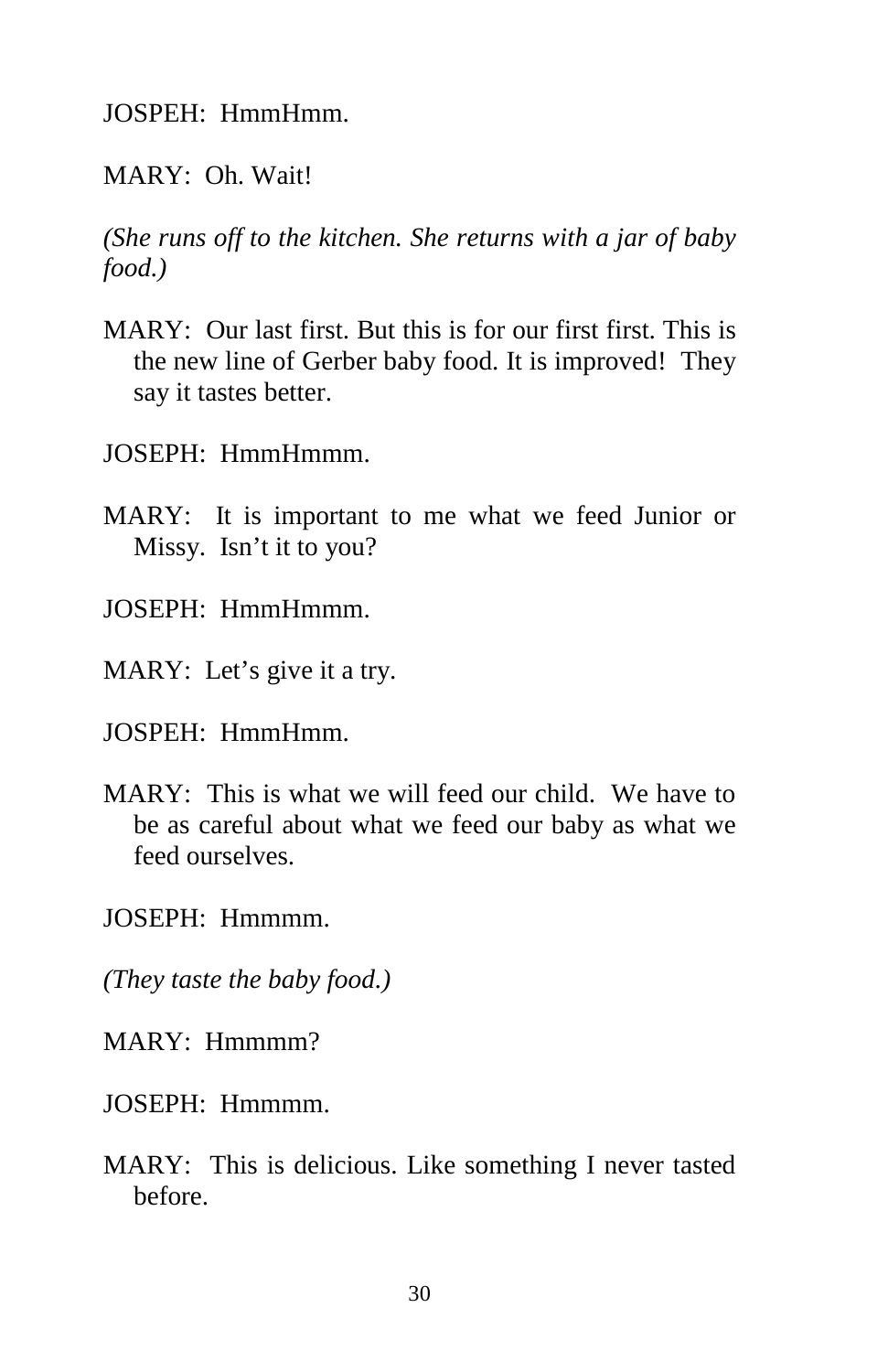JOSEPH: HmmHmmm.

MARY: What is in this? Isn't it great?

JOSEPH: HmmHmm.

*(She reads the ingredients from the jar.)* 

MARY: Well, it is just apples…

JOSPEH: HmmHmm.

MARY: And… cereal.

JOSEPH: HmmHmm.

MARY: And monosodium glutamate. MSG.

JOSEPH: Hmmm.

MARY: What do you think honey? Can we feed this to our baby? I mean they sell it at the biggest stores. That means it's good. It is considered the best baby food out there.

JOSEPH: Hmmmm.

MARY: I need to know what you want me to do. Have you liked our night of firsts?

JOSEPH: Hmmmm.

MARY: I need to know is that a good "Mm" or a bad "Mm?"

*(Silence.)*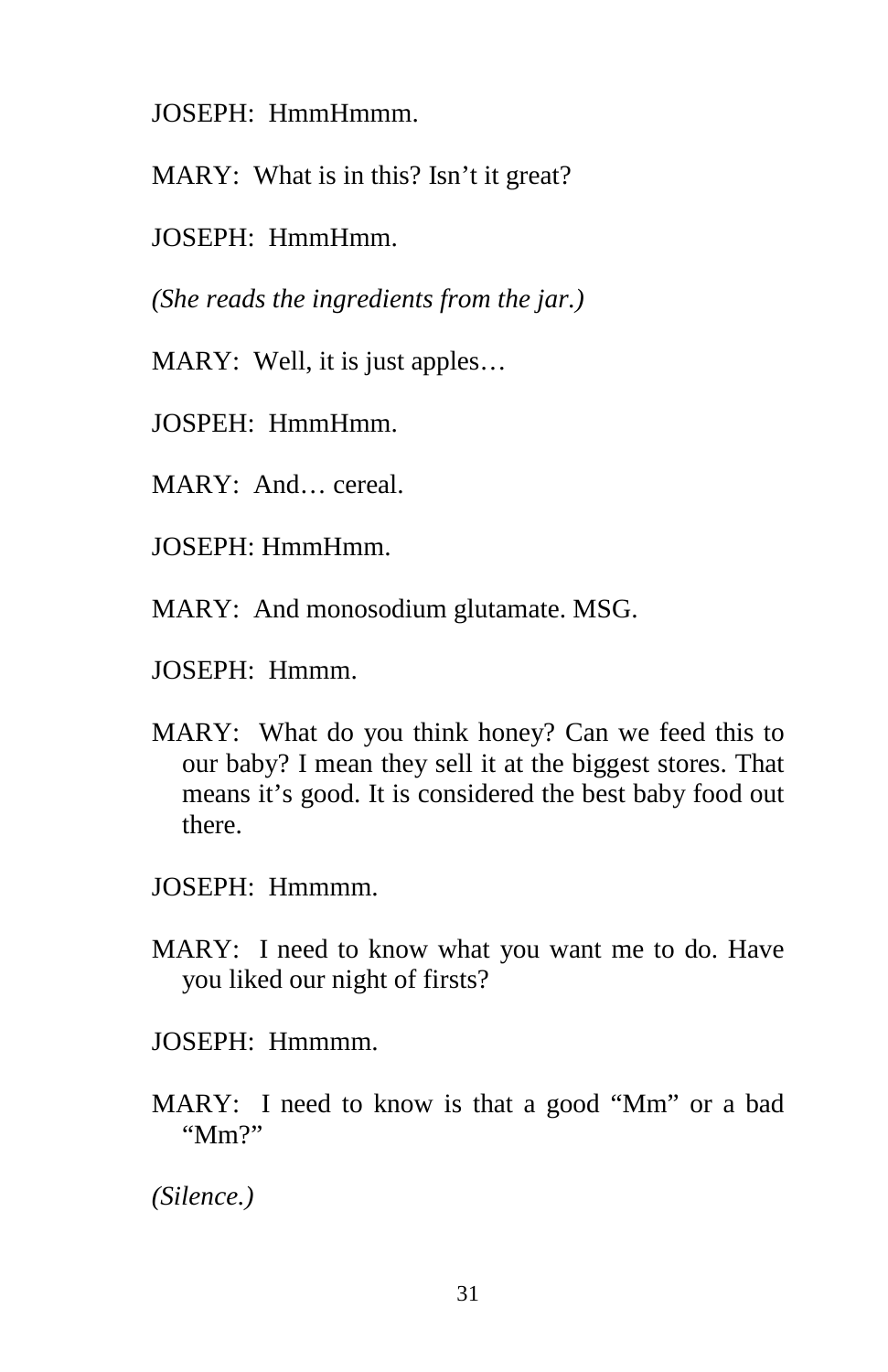- JOSEPH: This is delicious. Everything is delicious. So sweet. So special.
- MARY: And so easy.
- JOSEPH: I don't care about ease. I care about taste. And everything you served tonight is like an explosion in my mouth.
- MARY: Oh, I am so happy you approve.
- JOSEPH: I dare those communists to attack us now. Watching television while we eat!
- MARY: Oh, I love our night of firsts!
- JOSEPH: It won't be our last. We should eat like this more often. No. Forever.

*(They kiss. She sits contentedly on Joseph's lap. He pulls out cigarettes and gives them both one. They light them and smoke in contented bliss as the lights shift.)*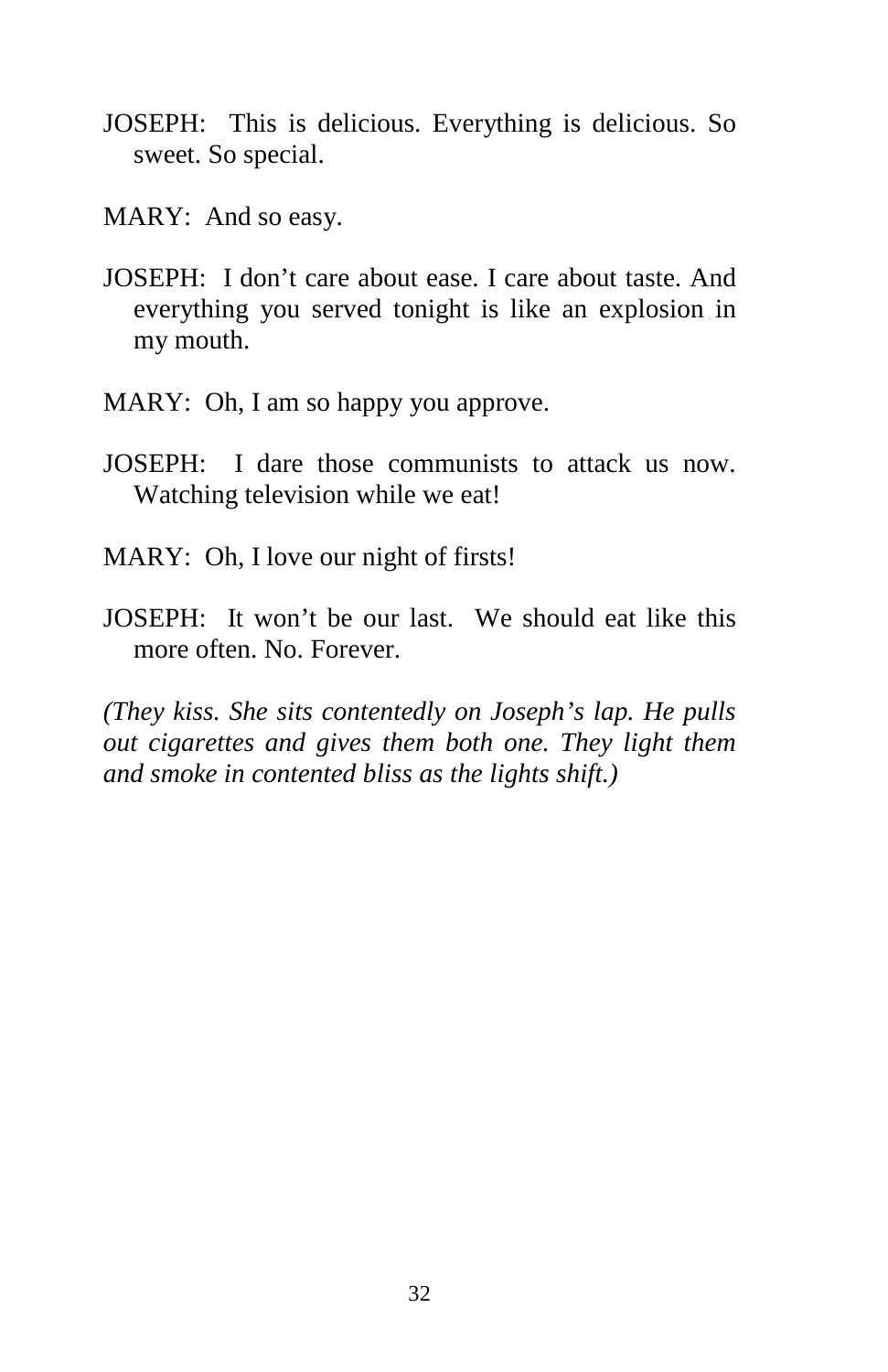#### **BATTLE SCARS**

*(1940s. Millie is awaiting her husband's return from the war. She is in apron and pearls. And sits anxiously by the front door. The doorbell rings. She runs to the door to find her husband Sergeant at the door in full uniform. He is missing one arm and has his sleeve pinned up to his shoulder. He is remote and quiet.)* 

*(Projection: Cover of "The Wartime Edition of The American Woman's Cookbook.")* 

- MILLIE: You're home. You're home. You're home. *(They continue to hug. She is overwhelmed. She let's go.)* You're home.
- SERGEANT: Well, most of me.
- MILLIE: Donald. No. You are home. I missed you. I'm so proud of you.
- SERGEANT: I missed you too.
- MILLIE: You look good. You're so tan.
- SERGEANT: That's… that's what the sun does to you.
- MILLIE: You look so healthy. I was afraid you would have wasted away from the army cooking.
- SERGEANT: No the food in Burma…the food. The local food was great.
- MILLIE: Well, good.
- SERGEANT: Things you never heard of.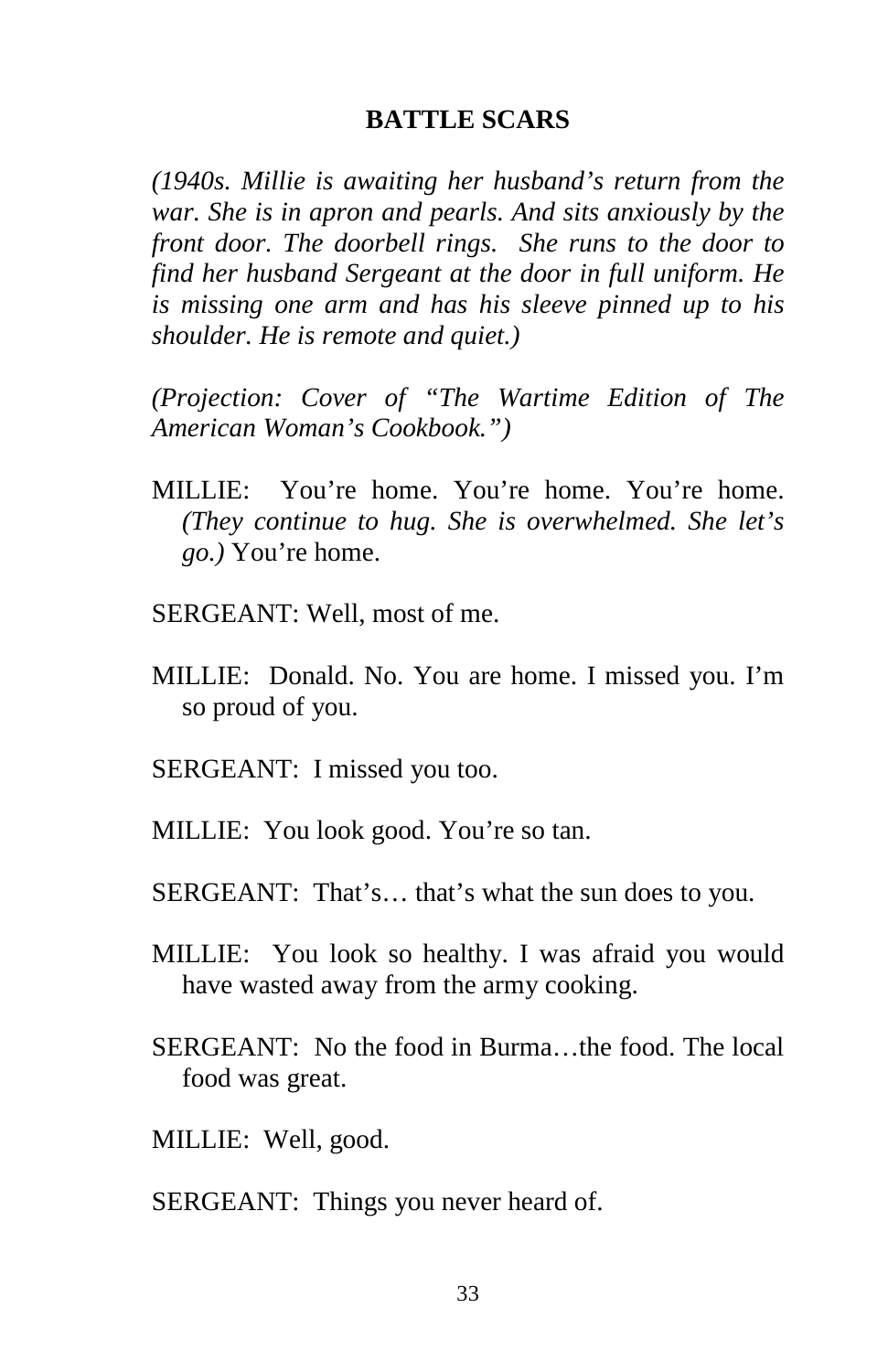- MILLIE: Well, I made your favorites. Pot roast, mashed potatoes, and rhubarb pie.
- SERGEANT: (*Averting his eyes.)* Thanks.
- MILLIE: Look at me. Look at me. I am so proud of you. I am so happy to have you home.

SERGEANT: Me too.

*(There is an awkward silence.)* 

MILLIE: Well, I am going to run to the kitchen to check on everything. You sit down at the table. Do you want a beer or something?

SERGEANT: No, I'm fine.

*(She exits to the kitchen. He sits at the table and picks up a fork with his hand and looks at it and puts it down. He then picks up a knife. Studies it. Laughs to himself. He drops them suddenly. Millie returns to the room and picks them up. She kneels before him.)* 

- MILLIE: You're home. Everything is going to be all right now. You're home.
- SERGEANT: I know.
- MILLIE: Look I am going to get you a plate. You'll eat something. You'll feel better.

*(She exits to the kitchen. He walks around the house taking in the familiar. He is cold. She returns with a plate and watches a second.)*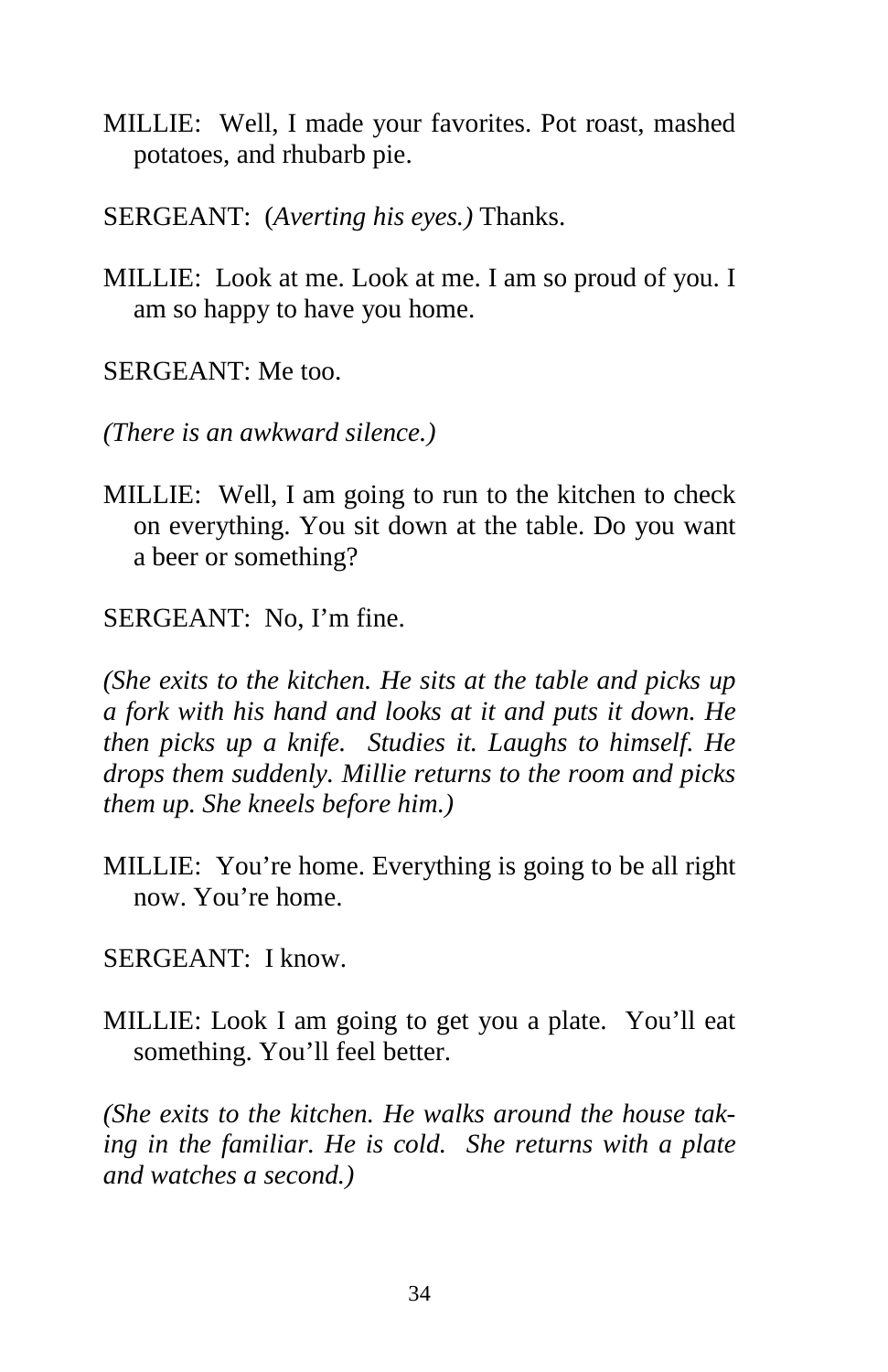- MILLIE: *(Checking thermostat.)* Honey, are you cold? The heat is on. It's nearly 80 degrees with the oven on.
- SERGEANT: My blood's probably thinner.
- MILLIE: Yes, used to all that heat. We are gonna have to fatten you up. Get some good food in you.
- SERGEANT: Right.

MILLIE: Well, sit down. Come on, it's you favorite.

*(He sits down at the table and stares at the plate. She hovers.)* 

- MILLIE: Oh, dear. Not hungry?
- SERGEANT: No, I'm hungry.
- MILLIE: Well, then eat… please honey. It's for you. It's your favorite.

(*He tries to eat a bite of it but can't bring it to his mouth.)* 

MILLIE: (*Quietly.*) Do you want me to cut it for you?

SERGEANT: No, I'm fine.

MILLIE: Do you want something to drink? A beer?

- SERGEANT: Yes. Sure…Do you have tea?
- MILLIE: Tea? (*She hesitates.)* No, honey, I don't. You never…
- SERGEANT: Fine.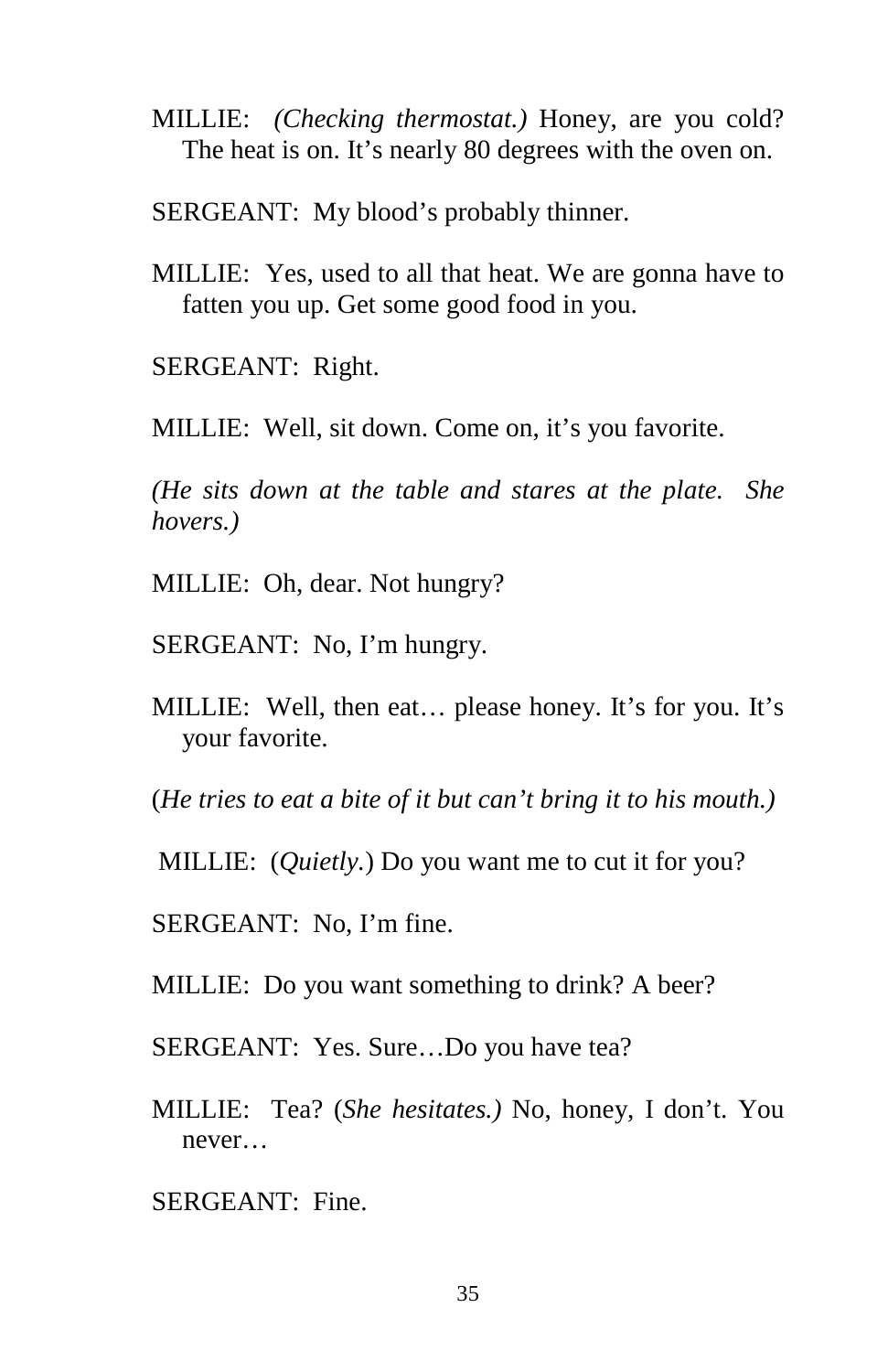- MILLIE: I can make coffee. Strong and black like you like.
- SERGEANT: I don't like coffee.
- MILLIE: You…well, we have milk? Want a warm glass? Could warm you up too.
- SERGEANT: Do you have juice?
- MILLIE: I do. I do I have apple juice like you like.

*(She starts for the kitchen.)* 

- SERGEANT: I don't want apple.
- MILLIE: Well, why don't I run to the store? Get some tea and some juice. What kind of juice?
- SERGEANT: I drank juice with every meal.
- MILLIE: Well, sure there. But now you're home. I can get a can of frozen orange juice. Right away.
- SERGEANT: No. It was fresh. Everything there was fresh.
- MILLIE: Well, I don't think we can…
- *(He gets up from the table.)*
- MILLIE: What's the matter? Don't you like my cooking anymore?
- SERGEANT: I…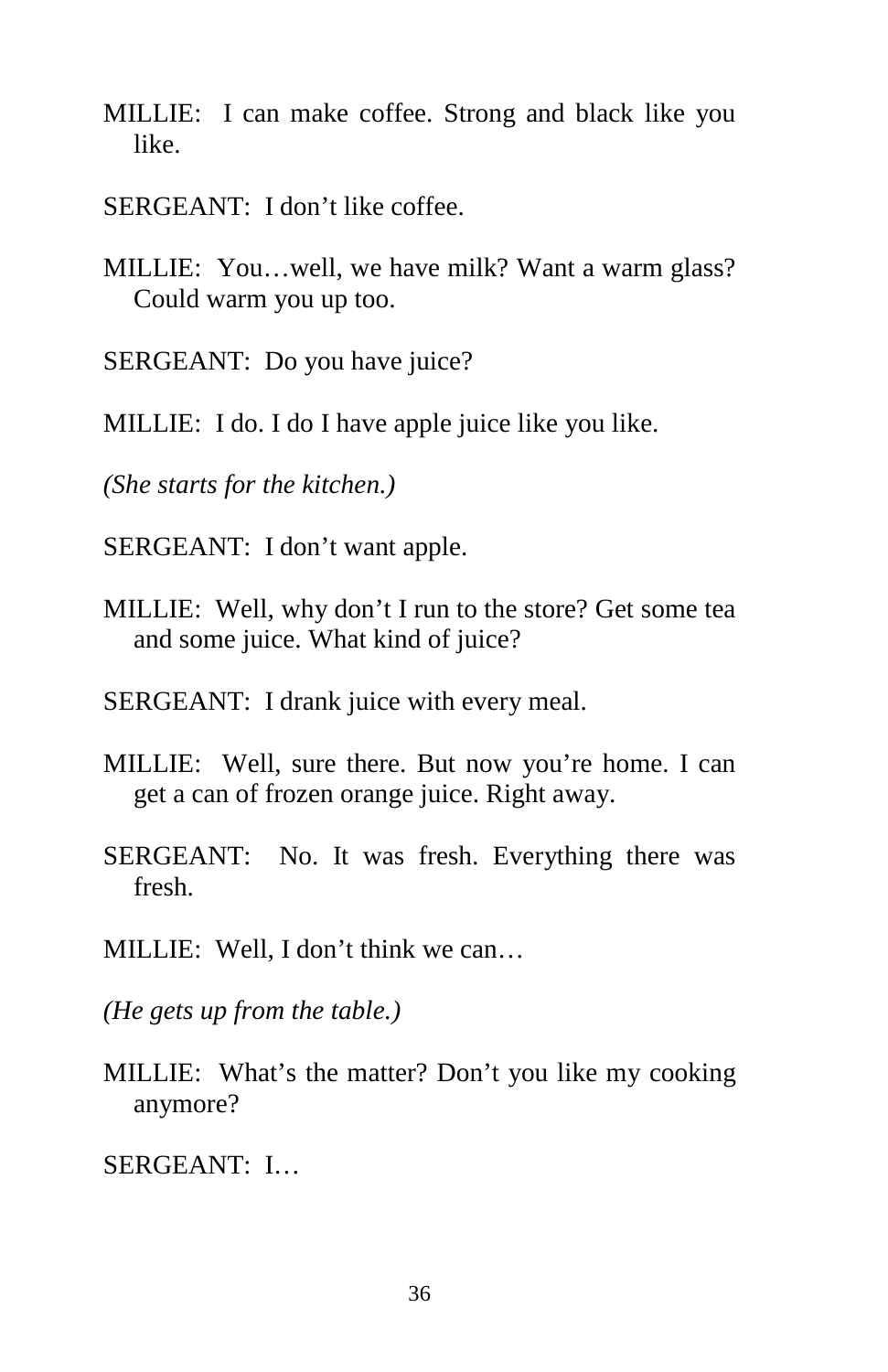- MILLIE: This is what I made when you left. It was your favorite. It's your mother's recipe.
- SERGEANT: I know…
- MILLIE: I don't expect this to be easy. I know we have to get to know each other again, but you used to love this.
- SERGEANT: I know I did.
- MILLIE: Come on, honey. Come to the table. Try it.

*(He does so. He picks up the fork.)* 

- SERGEANT: Do you have chopsticks?
- MILLIE: No, of course I don't have chopsticks? Are you serious?
- SERGEANT: Just haven't eaten with a knife and fork since…
- MILLIE: Oh…sorry.
- SERGEANT: I'm sorry.
- MILLIE: I know honey. But you'll fit right back in. I set up an interview for you with Mr. Kiefaber who says he doesn't mind one bit about your… You're home. That's all the matters.
- SERGEANT: This isn't home.

*(Silence.)*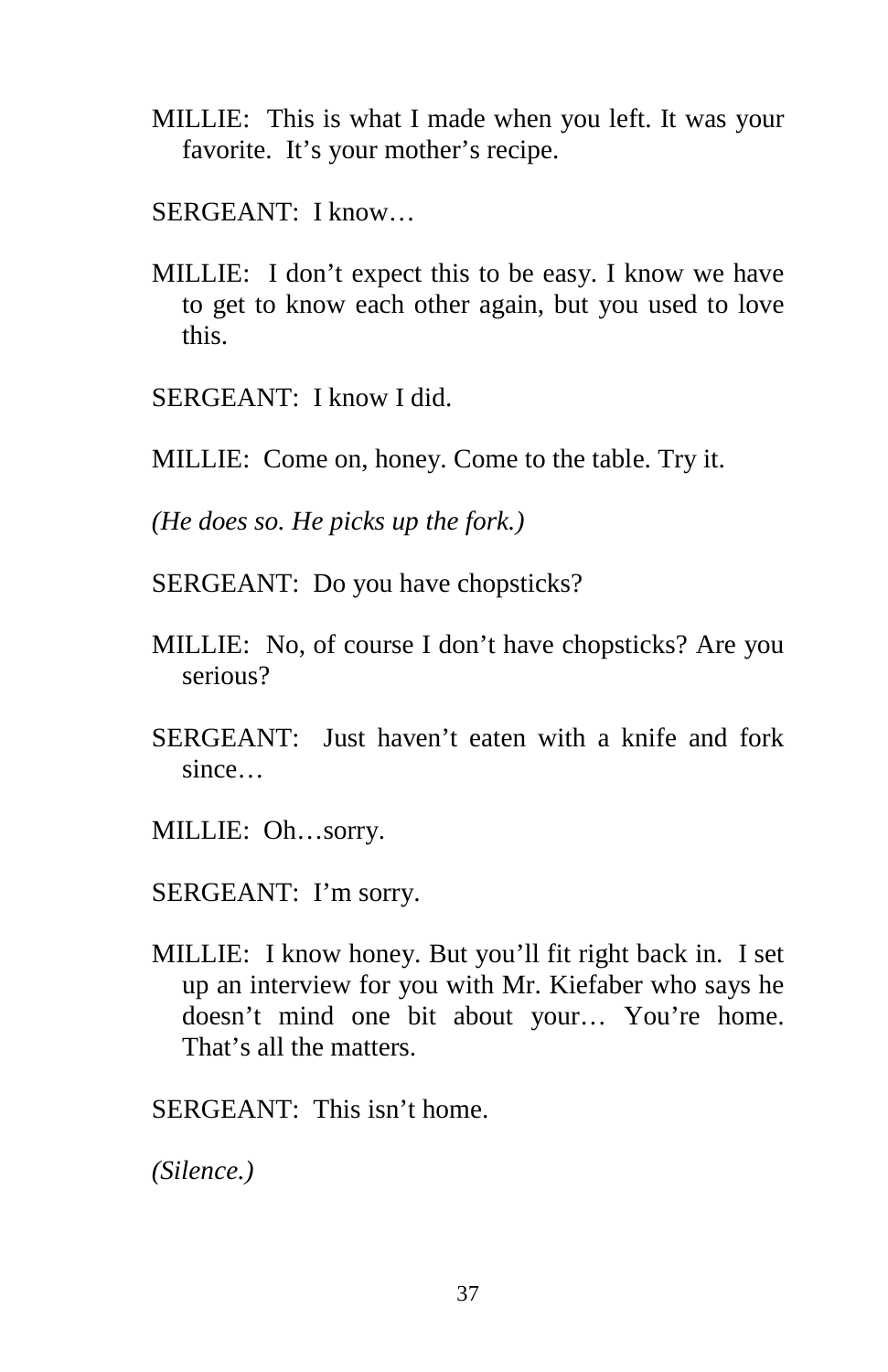- MILLIE: What do you mean? Yes, it is. This is our home.
- SERGEANT: I lived here for a month before I got shipped out.
- MILLIE: I know but isn't this what you kept picturing each night? Coming home? To me?
- SERGEANT: I thought about you sure.
- MILLIE: Is something wrong? Did something happen over there?
- SERGEANT: (*Referring to his arm.*) Something else?
- MILLIE: No, I know. I'm sorry. I just have been waiting for this for so long.
- *(Pause.)*
- SERGEANT: I was a boy when I left.
- MILLIE: I know.
- SERGEANT: My adult life has been over there. I loved it there.
- MILLIE: Loved it? Loved war?
- SERGEANT: No, I loved, the climate, I loved the food, I loved the people—
- MILLIE: When they weren't attacking you?
- SERGEANT: Honey, it's not that. I grew up over there. I don't want to go back to what I was before. I have a whole different perspective now.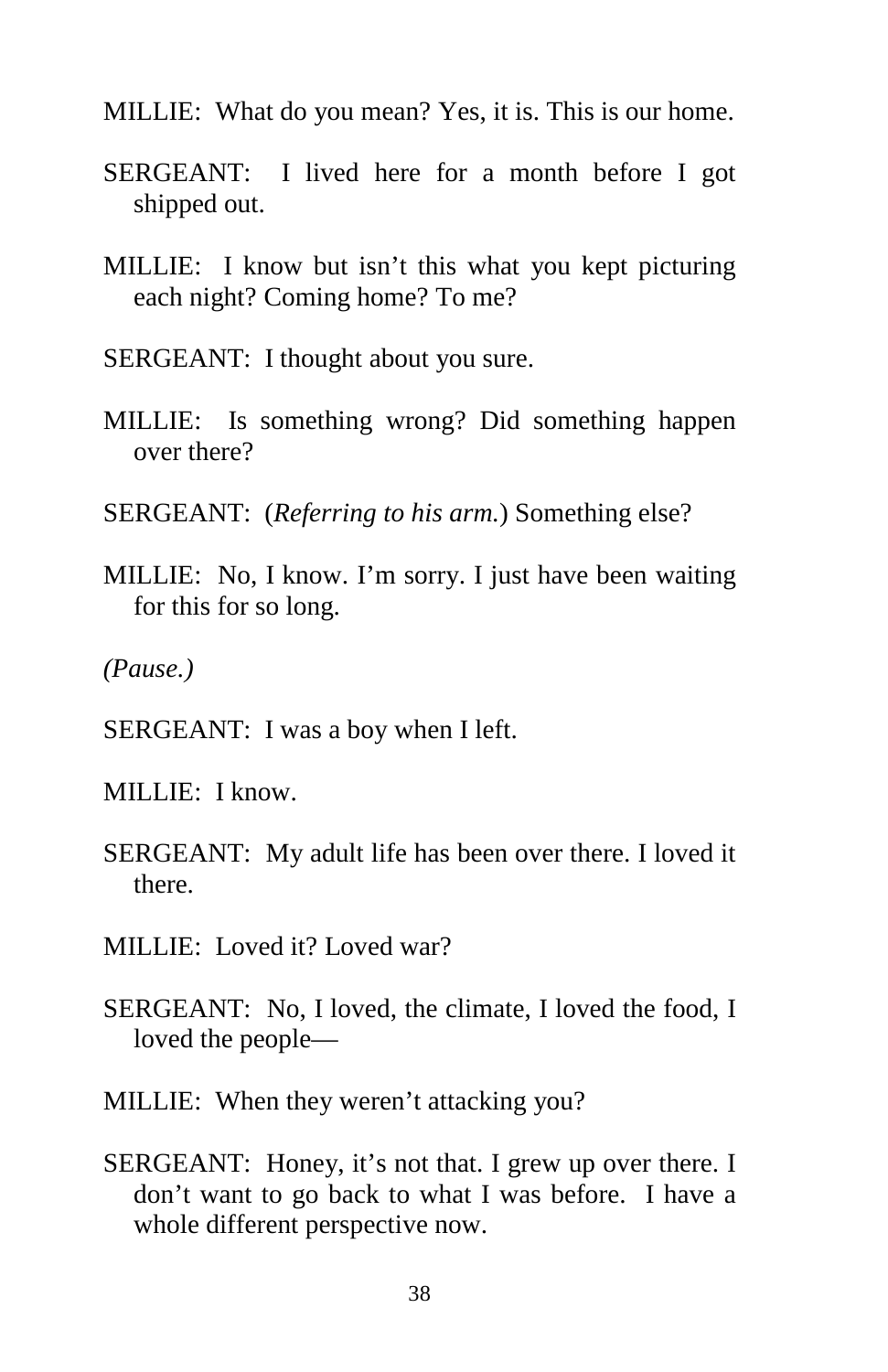- MILLIE: So…do you want to go back there? Alone? Now?
- SERGEANT: No. I don't. I want us to get to know each other now. As adults you know?
- MILLIE: I am still the same girl you married.
- SERGEANT: I'm not the same.
- MILLIE: I understand.
- SERGEANT: We are going to have make some adjustments.
- MILLIE: I can learn to cook some of the foods you like.
- SERGEANT: Like that, sure.

*(They look at each other for a long time.)* 

MILLIE: What was it like over there?

*(Period music fades up as they begin to gab. He takes the fork and knife like chopsticks and begins to eat occasionally feeding her as she listens rapt.)*

*(Lights shift.)*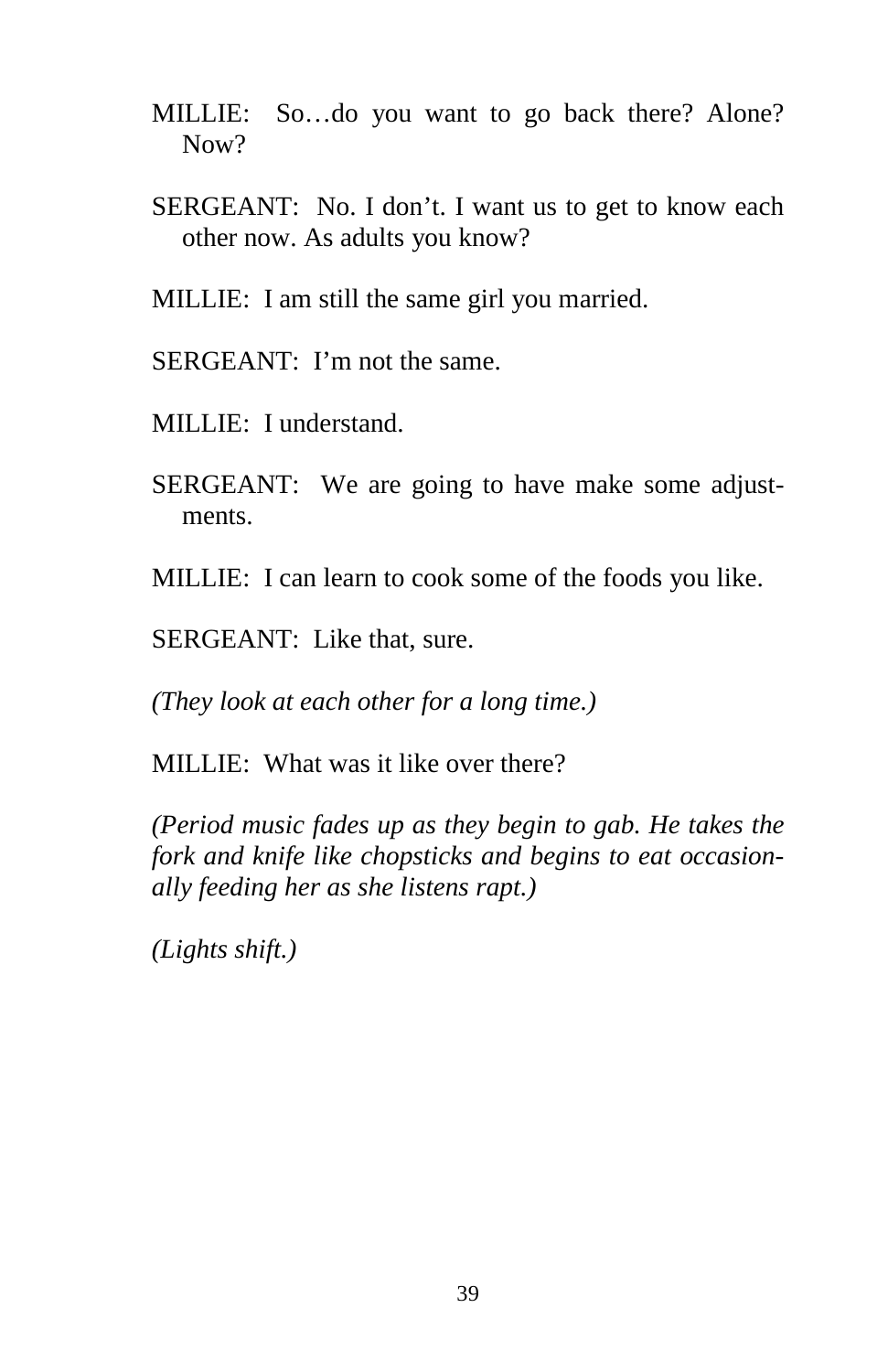## **BROTHER, CAN YOU….**

*(1930s. A singer sings a 1930s standard. A fancy high society Gentleman in a tuxedo enters the stage. A ragged Panhandler also enters. They listen to the song for a bit. They offer competing images of the depression. They may try to out do each other or spar or joke throughout—but there is definite tension between them.)* 

*(PROJECTION: Cover of "Economy in Cooking.")*

PANHANDLER: Soup kitchens.

GENTLEMAN: Supper clubs. White glove service.

PANHANDLER: Handouts. Rickets.

GENTLEMAN: Picnics.

PANHANDLER: Automats.

GENTLEMAN: Catered affairs.

PANHANDLER: Chicken in every pot.

GENTLEMAN: Chafing dishes. Apples in a Waldorf salad.

PANHANDLER: Selling apples in front of the Waldorf. Boiling a bone.

GENTLEMAN: Bouillabaisse. Cocktail parties.

PANHANDLER: Bread lines.

GENTLEMAN: Cafes.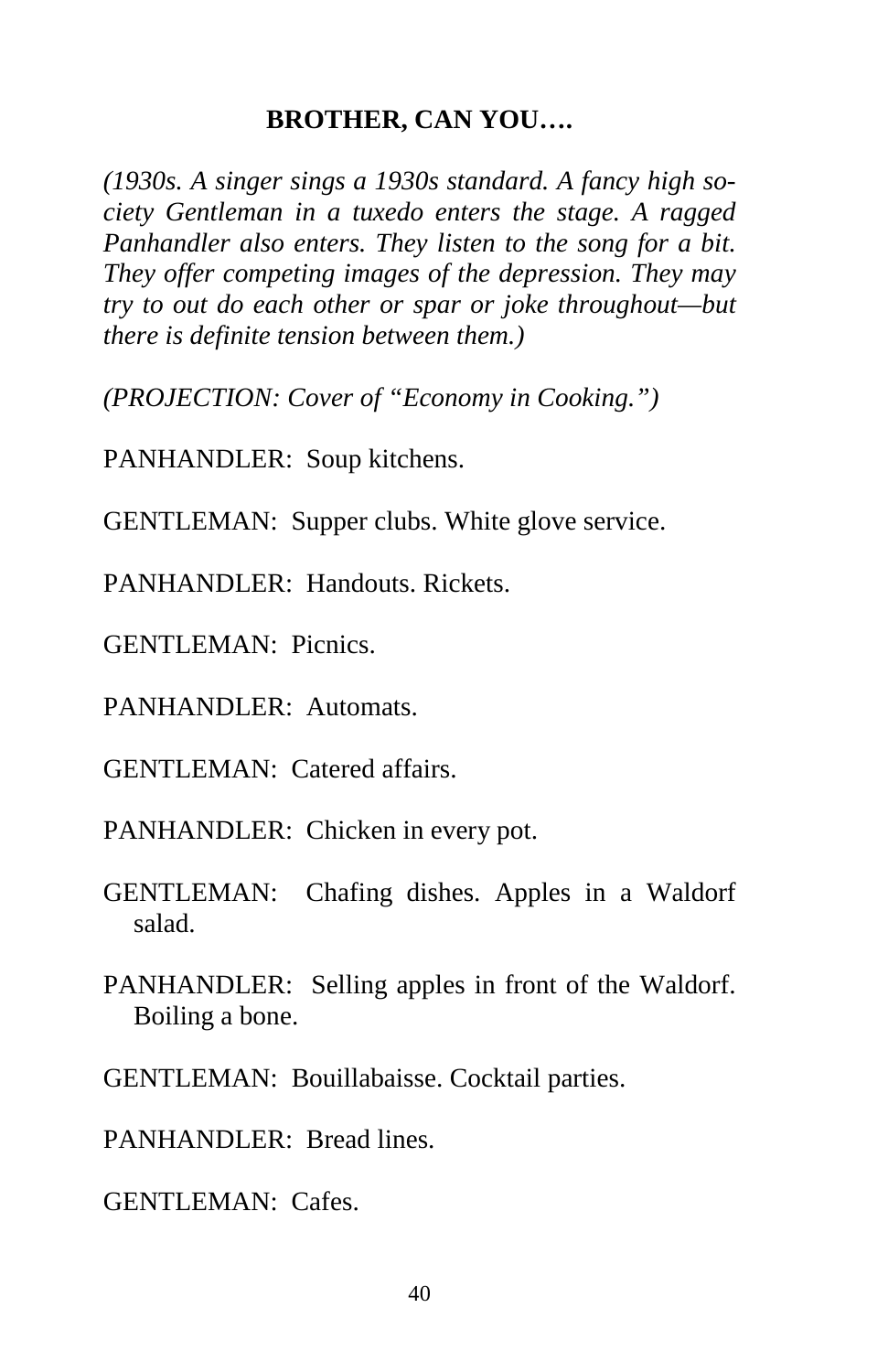PANHANDLER: Penny Restaurants.

GENTLEMAN: Luncheons and teas.

PANHANDLER: Java and a roll.

GENTLEMAN: Bridge parties.

PANHANDLER: New Deal.

*(The tension between them mounts.)* 

GENTLEMAN: Diet fads.

PANHANDLER: Hobos begging for leftovers.

GENTLEMAN: Wait staff.

PANHANDLER: Volunteers. Day old.

GENTLEMAN: The latest.

PANHANDLER: Spilling milk to raise the price.

GENTLEMAN: *(Disgusted with the game and the Panhandler.)* Crying over spilt milk.

*(The song ends. The tension remains.)* 

*(Lights shift.)*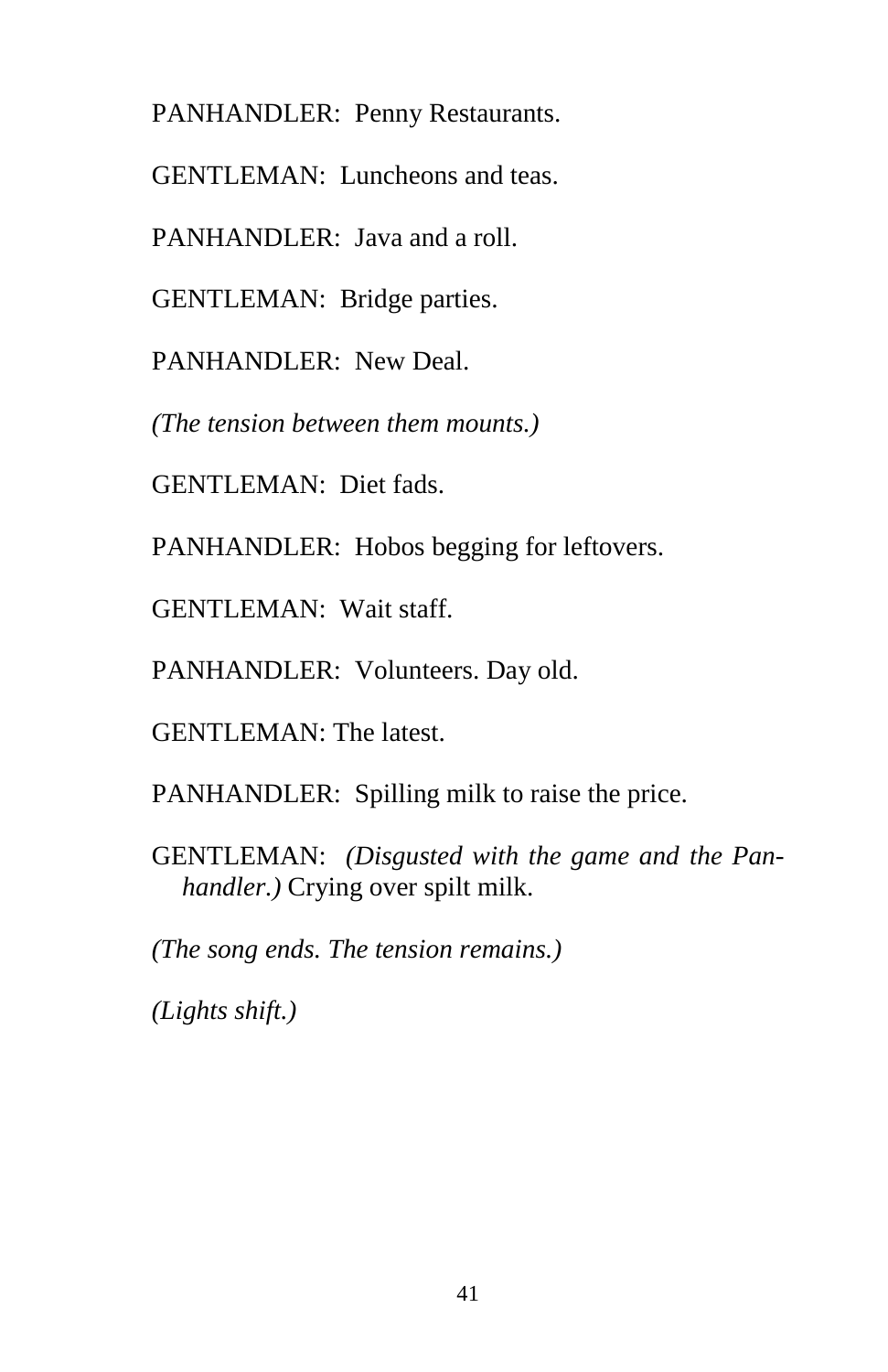#### **EAT THIS, NOT THAT**

*(1920s A Gangster enters with a Tommy Gun. His Moll is slaving over a stove. 1910s. A young Boy dressed like a cowboy enters with a toy pistol. His Mother is stirring a pot of soup on the stove. Although they are in different kitchens and decades, they interact and overlap in the same space taking no notice of the other scene. They stir the same soup pot. A "/" in the dialogue indicates overlapping.)* 

*(PROJECTIONS: Cover of "The Temperance Cookbook" and "Foods That Will Win the War and How to Cook It.")* 

BOY & GANGSTER: Stick' em up.

MOTHER: (*Startled*.) Ah. Billy.

MOLL: Ah, quit your flappin'.

BOY & GANGSTER: What are you doing?

MOLL: Can't ya see/I'm cooking?

MOTHER: I'm cooking your supper.

BOY & GANGSTER: What is it? I'm starving.

MOTHER & MOLL: Soup.

MOLL: And I don't want to hear no jaw about it.

BOY & GANGSTER: Aw, soup. What kind?

MOTHER & MOLL: Vegetable.

GANGSTER: Nuts.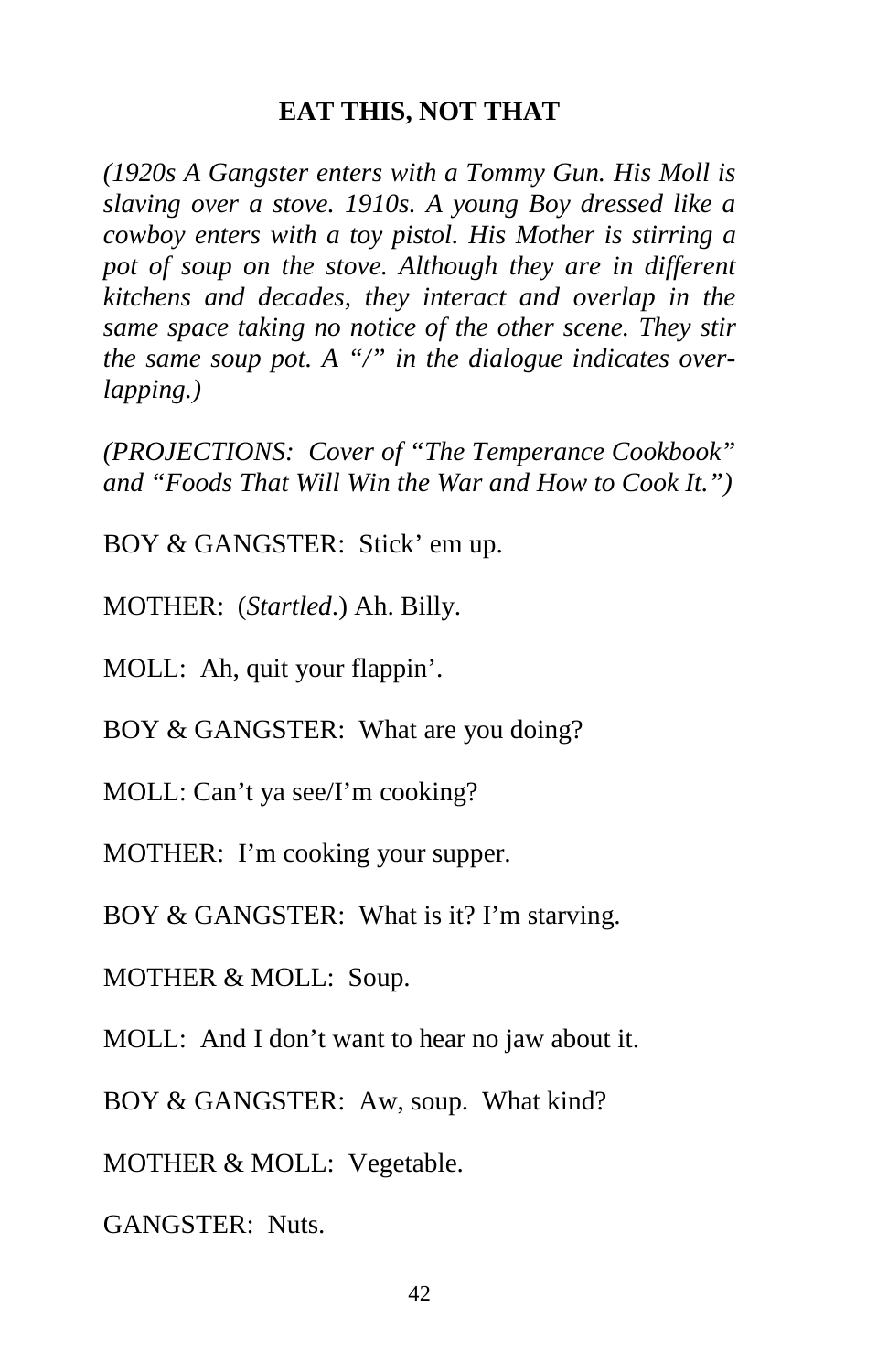BOY: Nertz.

MOTHER & MOLL: Watch your mouth. You'll eat it.

- MOLL: Or Else.
- MOTHER: And like it.

GANGSTER: Soup, ain't gonna cut it./ I'm exhausted.

BOY: I'm tired and I want some meat./I'm hungry.

- GANGSTER: I'm hungry. And I tole you when I split I wanted food like my mom's recipe for Oyster Stew Delmonico.
- MOTHER & MOLL: Well, you are getting soup.
- MOLL: That recipe calls for sherry!
- MOTHER: --Young man.
- *(The Gangster and the Boy pout.)*
- MOLL: Get the message? Unless you brought me some hooch?
- GANGSTER: I tole' you, I can't get no hooch. This town is locked tighter than your gams lately.
- MOLL: I tole' you no hooch; no kooch.
- BOY: Mom, soups give me the blues. Vegetable soup extra-specially.
- MOTHER: It is Meatless Mondays. You know that.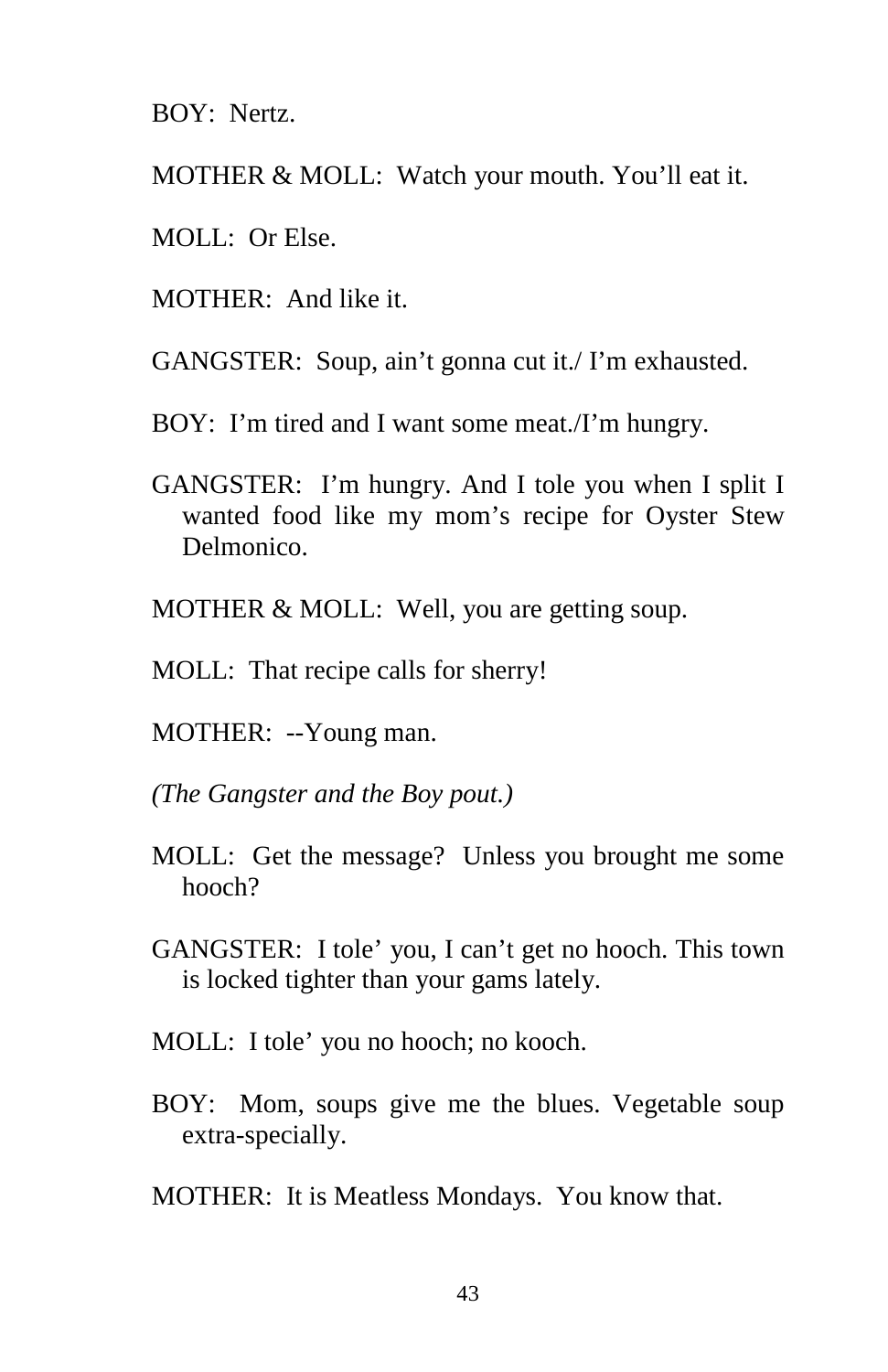- GANGSTER: I need one or the other! Gimme my mom's Oyster Stew Delmonico or gimme some whoopee.
- BOY: Nertz.
- MOTHER: Don't you want your father to win the war?
- MOLL: You ain't getting neither till I get some hooch. I can't make this meal without the liquor.
- BOY: Yes…
- MOTHER: Than this is how we do our part. To bring our boys back home.
- GANGSTER: You're a regular Dumb Dora. Can't you just substitute something in the recipe?
- MOLL: Go chase yourself. I tole' you I wrote your Ma in the slammer and she can't think of nothing to use in place of the hooch. I tried the vanilla extract and ya said it tasted like a dessert and then I tried the cough syrup and it made ya sleepy.
- GANGSTER: I know. You did your best.
- MOTHER: I'm doing my best.
- BOY: I do want Daddy to win, but I don't see why I can't have a little bit of meat in the soup.
- GANGSTER: I don't see why we just can't get a little liquor to make the sauce.
- MOTHER & MOLL: The government says so.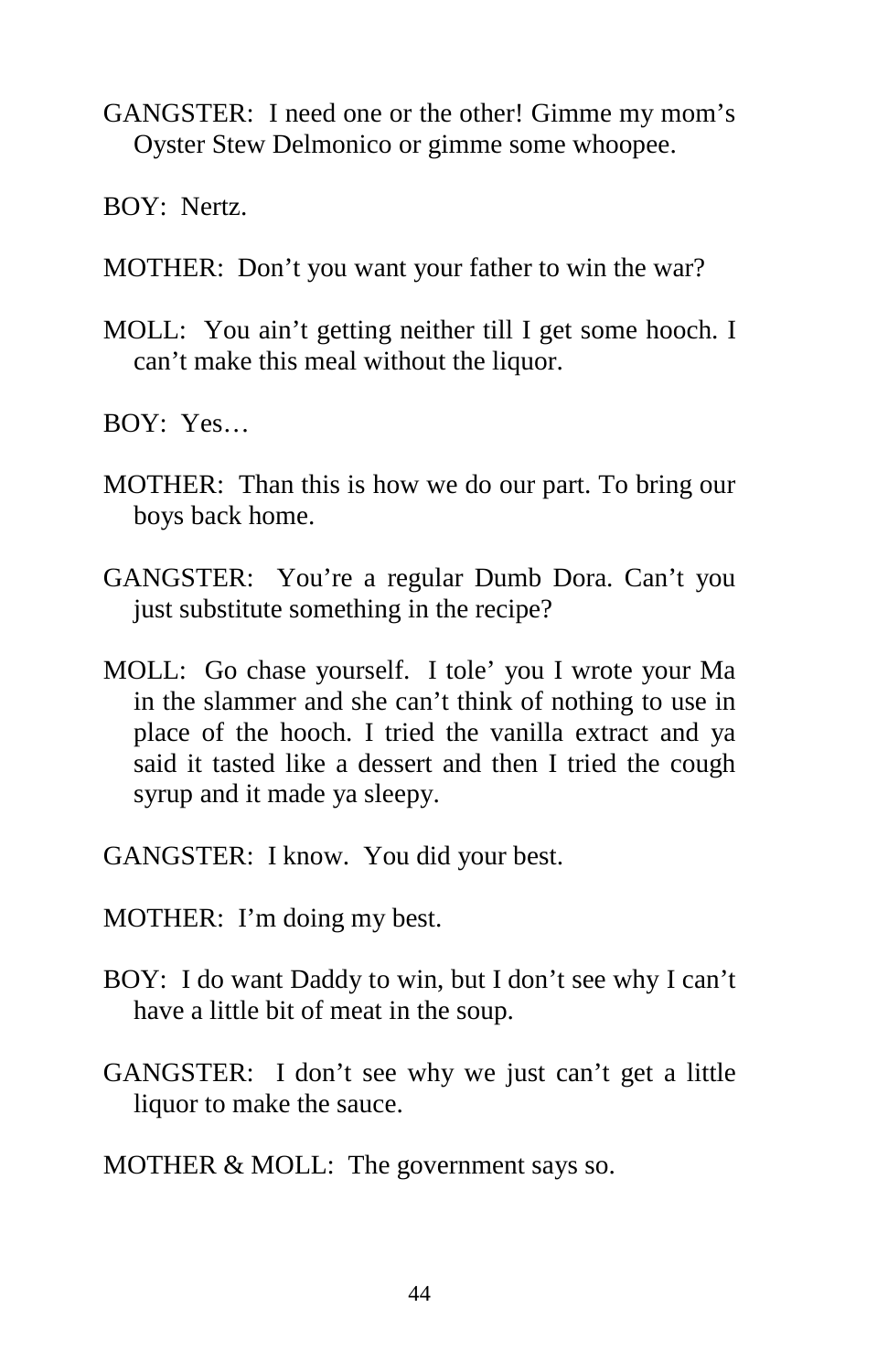- MOTHER: Don't be a wisenheimer. The government wants all Americans to cut back on food consumption.
- GANGSTER: This prohibition is making me loony.
- BOY: I wish we weren't in this stupid war.
- MOTHER & MOLL: What kind of talk is that?
- MOTHER: Where your patriotism?
- MOLL: You're the one making a killing offa this lousy prohibition.
- BOY & GANGSTER: I know. I know.
- MOTHER: Everyone has to do his or her part.
- MOLL: With all your rackets, you can't score no hooch?
- MOTHER: That's why we have Meatless Mondays and Wheatless Wednesdays.
- BOY & GANGSTER: But how can the government tell us what to eat? Drink?
- BOY: Who cares if I eat meat on Mondays?
- GANGSTER: What's the big alarm if I knock back a snort?
- MOTHER: We need to change what we eat so that we can send more money over to those people we are helping
- MOLL: Washington says that liquor makes ya bonkers.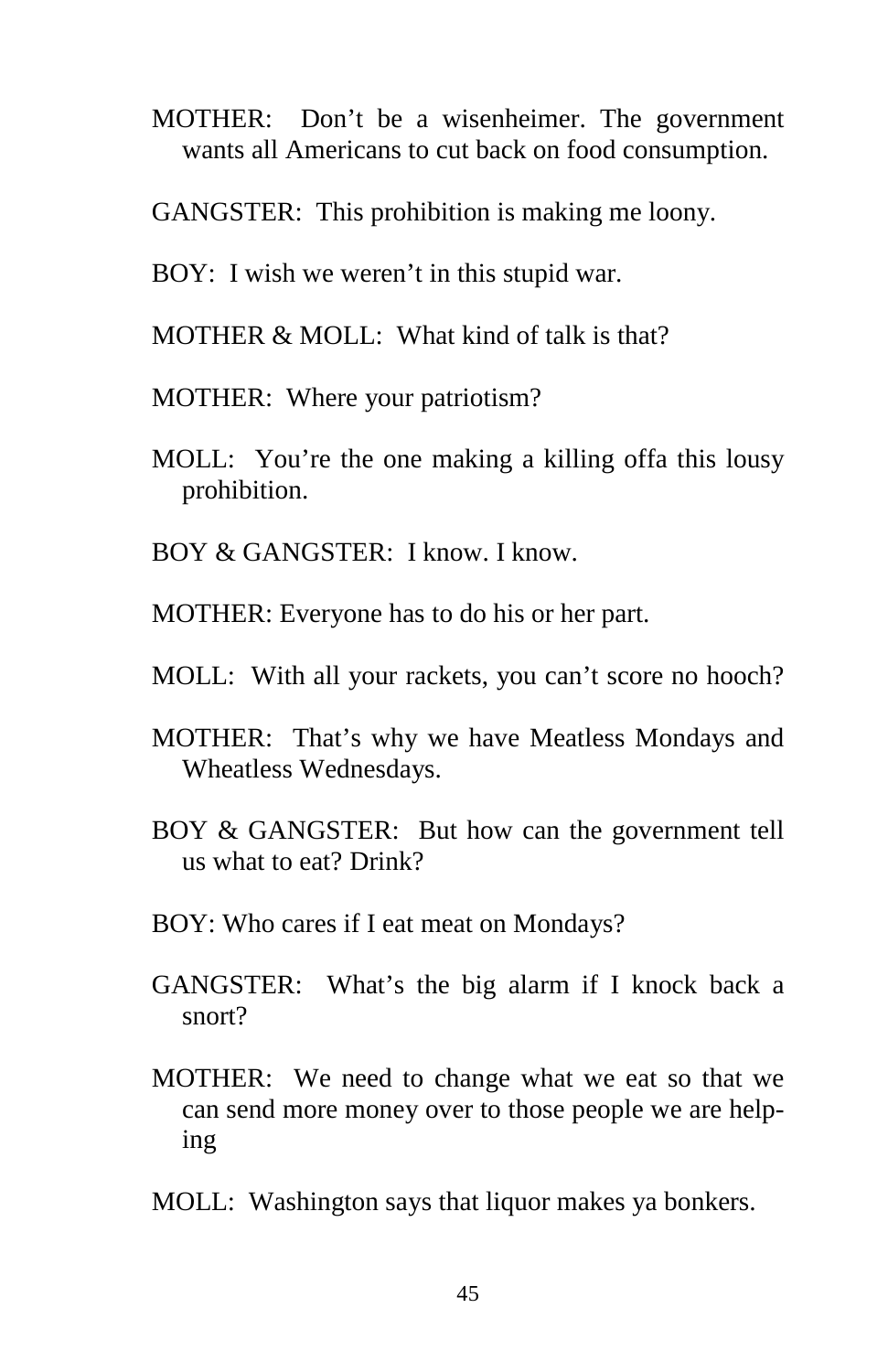GANGSTER: I'm going bonkers without it!

MOTHER: The government knows what's best.

- MOLL: Those G-men think they know it all.
- BOY: But what if I eat meat on Monday and decide not to on Tuesday, shouldn't I be able to decide when to eat it?
- GANGSTER: I don't get where those high hats in Washington think they can tell me what I put into my body. Can't I decide that?
- BOY & GANGSTER: They can't tell me what to do!
- MOTHER: You're not being patriotic. /The government needs our help.
- MOLL: The government needs help! They're fulla baloney!
- GANGSTER: If I wanna eat or drink something that's bad for me, I decide.
- BOY: That government can't tell me what I eat!
- GANGSTER: *(Simultaneous with Boy.)* The government can't tell me what to drink!
- MOTHER: Go to bed immediately! You get nothing to eat.
- MOLL: You're right! Go out and shoot some G-men.
- GANGSTER: I love you!